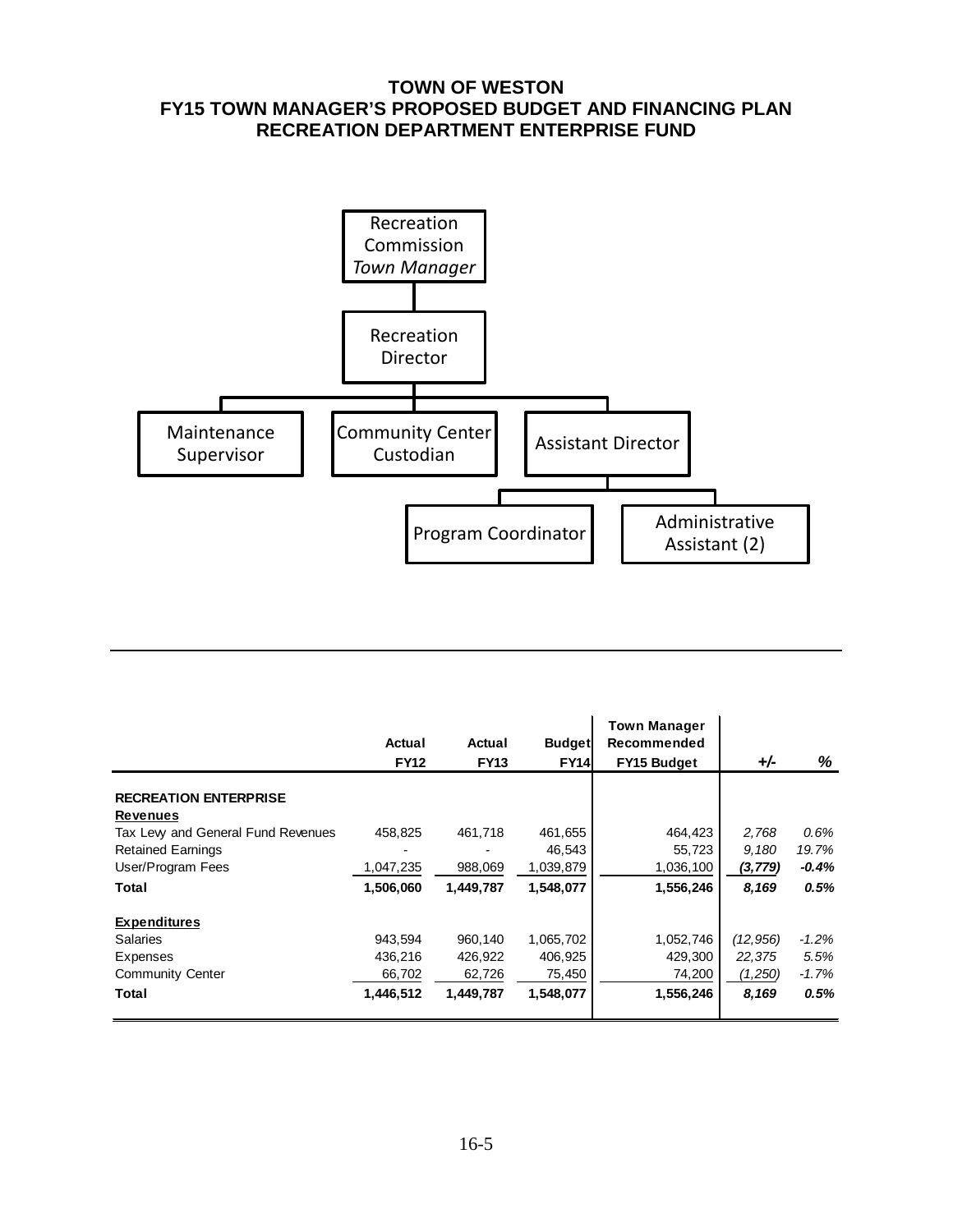## **CULTURAL AND LEISURE: Recreation Department – Enterprise Fund**

### **Description of Services**

The Recreation Department offers a comprehensive and varied program of public recreation activities, services and resources to Town and area residents. Nearly 500 programs are offered over the course of the year serving over 7,500 participants. Nearly all programs are offered on a fee basis. The Recreation Department is budgeted in an Enterprise Fund. This permits the Town to better track the revenues and expenditures of this department and provide the Recreation Commission with more flexibility in adding or changing program offerings. The Town's General Fund, however, continues to fund approximately 30% of the total budget. The Recreation Department offers the following programs and services:

- Soccer and baseball field maintenance Band concerts
- 
- Recreation nights and dances Adult programs
- 
- 
- 
- 
- 
- Cooperative programs with WCCA Weston Skating Club co-sponsor
- 
- 
- 
- 
- Preschool programs After school programs
	-
- Adult sports  $\blacksquare$
- Summer camps  $\overline{\phantom{a}}$  Annual Egg Hunt on Town Green
- Memorial Pool  **Middle School pool**
- Swim lessons  **Red Waves swim team**
- Weekend gym and swim programs 15 tennis courts/three basketball courts
	-
- Maintenance of seven parks Community Center maintenance and rental
- Special events  $\overline{\phantom{a}}$  Joint field scheduling with School Dept.
- Junior Broadway Drama Club maintenance of 2 rinks and Collage Pond skating areas

### **FY15 Departmental Goals**

- 1. Continue to expand program offerings for pre-school,  $K-5<sup>th</sup>$  grade, tweens, teens, adults, and baby boomers.
- 2. Create working written agreements with the town's sport groups.
- 3. Continue to review and evaluate revenue producing programs and seek special event sponsorships.

| <b>Staffing Levels (not including</b><br>seasonal staff) | <b>FY12</b><br><b>Funded</b> | <b>FY13</b><br><b>Funded</b> | <b>FY14</b><br><b>Funded</b> | <b>FY15</b><br><b>Requested</b> |
|----------------------------------------------------------|------------------------------|------------------------------|------------------------------|---------------------------------|
| <b>Recreation Director</b>                               |                              |                              |                              |                                 |
| <b>Assistant Director</b>                                |                              |                              |                              |                                 |
| <b>Program Coordinator</b>                               |                              |                              |                              |                                 |
| Maintenance Supervisor                                   |                              |                              |                              |                                 |
| <b>Administrative Assistant</b>                          |                              |                              |                              |                                 |
| Custodian                                                |                              |                              |                              |                                 |
| <b>Total FTE</b>                                         |                              |                              |                              |                                 |

#### **Budget Recommendations**

Level Services: In recent years, program revenues have not met expectations so it is necessary to reduce expenses to correspond with the reduction in revenue. The department continues to evaluate all of its programs, and an effort is being made to reduce expenses of camps, facilities and the Memorial Pool. More funds are included for youth programs to address demand and revenue potential in this area. The Community Center also houses the Council on Aging, programs of which have expanded in recent years. It is recommended that \$55,723 be appropriated from retained earnings to support the FY15 budget.

New Requests Recommended by Town Manager: None requested

New Requests Not Recommended by Town Manager: None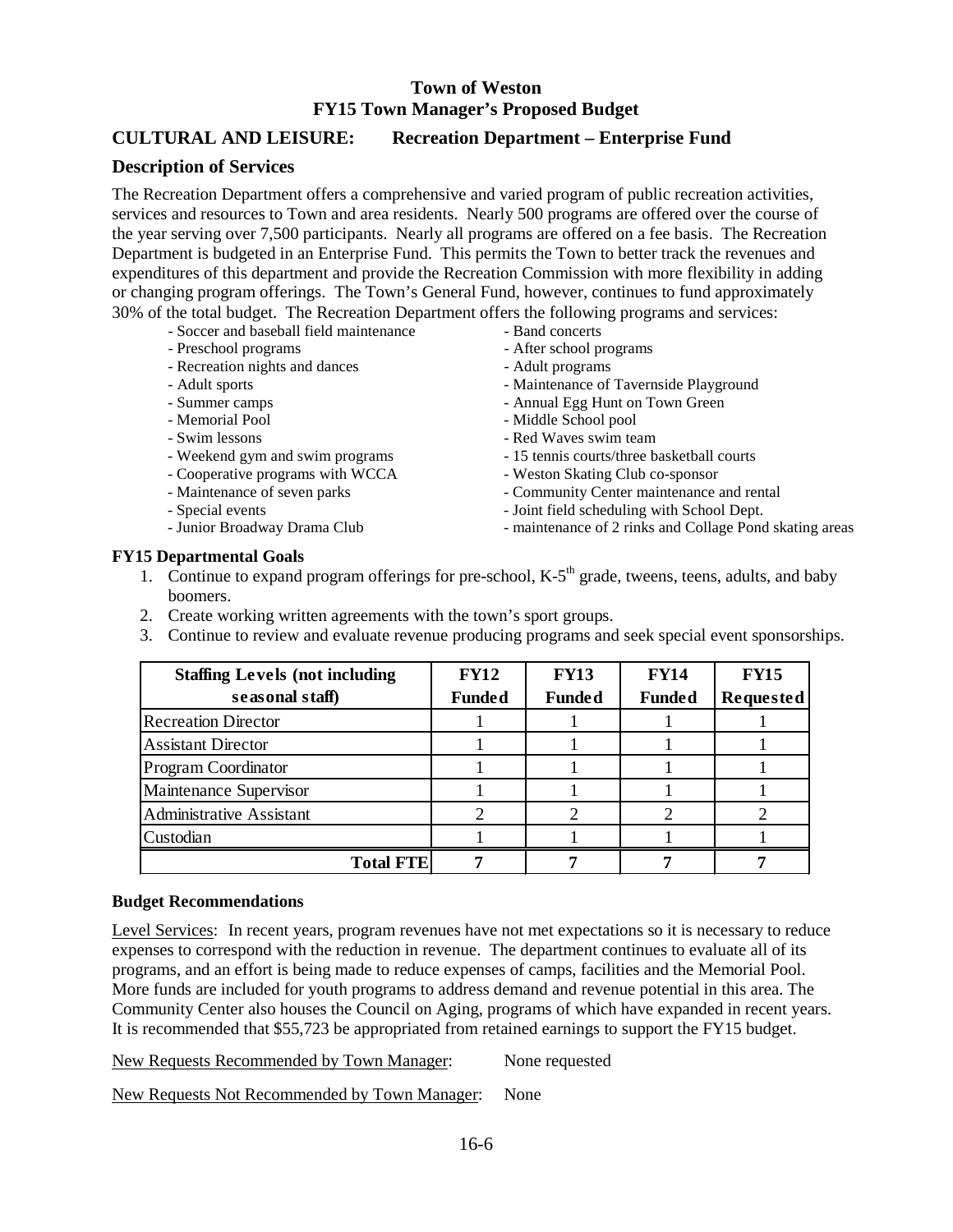| <b>RECOMMENDATION</b><br>FY14 to FY15<br><b>ACTUAL</b><br><b>ACTUAL</b><br><b>DEP REQ</b><br><b>LEVEL</b><br><b>NEW</b><br><b>BUDGET</b><br><b>BUDGET</b><br>%<br>\$<br><b>RECREATION</b><br>FY12<br>FY13<br>FY13<br><b>FY14</b><br>FY15<br><b>SERVICE</b><br><b>REQ</b><br><b>TOTAL</b><br>Change Change<br>Administration<br>1,653<br>(300)<br>$-20.0%$<br>Computer Hardware Maintenance<br>2,000<br>1,500<br>1,200<br>1,200<br>1,200<br>L,<br>4,369<br>4,800<br>5,500<br>5,500<br>700<br>14.6%<br>Computer Software Maintenance<br>4,500<br>6,182<br>5,500<br>$\overline{a}$<br>18,797<br>17,000<br>20,487<br>21,000<br>21,000<br>13.5%<br><b>Bank Service/Credit Card Fees</b><br>18,500<br>21,000<br>2,500<br>$\overline{a}$<br>0.0%<br>Printing & Advertising<br>200<br>400<br>0.0%<br><b>Education &amp; Training</b><br>200<br>200<br>200<br>200<br>$\overline{a}$<br>$\overline{\phantom{a}}$<br>2,932<br>2,500<br>2,500<br>0.0%<br>2,617<br>2,200<br>2,500<br>2,500<br>Postage<br>$\overline{a}$<br>$\blacksquare$<br>4,004<br>4,500<br>4,500<br>4,200<br>2.4%<br>Communications<br>4,100<br>4,200<br>4,200<br>100<br>$\overline{a}$<br>407<br>171<br>0.0%<br>Stationary<br>731<br>757<br>800<br>800<br>800<br>800<br>0.0%<br>Photocopying<br>÷,<br>$\overline{a}$<br>8,099<br>0.0%<br><b>Office Supplies</b><br>6,285<br>5,500<br>6,000<br>6,000<br>6,000<br>$\overline{a}$<br>6,000<br>$\overline{a}$<br>255<br>0.0%<br><b>First Aid</b><br>350<br>350<br>350<br>350<br>350<br>$\overline{a}$<br>$\overline{\phantom{a}}$<br>953<br>800<br>1,522<br>800<br>1,200<br>50.0%<br>In-State Travel<br>1,200<br>1,200<br>400<br>$\overline{\phantom{a}}$<br>Out-of-State Travel<br>400<br>400<br>0.0%<br>400<br>400<br>400<br>Ĭ.<br>750<br>(200)<br>$-26.7%$<br>424<br>600<br>432<br>550<br>550<br>550<br>Dues<br>$\overline{a}$<br>1,763<br>1,500<br>1,621<br>1,500<br>1,500<br>1,500<br>1,500<br>0.0%<br>Conference<br>÷,<br>4,287<br>2,933<br>3,200<br>3,000<br>All Other Expense<br>3,200<br>3,000<br>3,000<br>(200)<br>$-6.3%$<br>$\blacksquare$<br>46,291<br>43,150<br>49,892<br>45,400<br>48,400<br>48,400<br>6.6%<br>48,400<br>3,000<br><b>Administrative - Personnel</b><br>$-3.9%$<br>Regular Compensation<br>155,251<br>143,526<br>158.797<br>158,805<br>152,648<br>152,648<br>152,648<br>$\overline{a}$<br>(6, 157)<br>300<br>500<br>500<br>100.0%<br>Overtime<br>500<br>500<br>$\overline{a}$<br>$-50.0%$<br><b>Temporary Compensation</b><br>52<br>1,200<br>1,000<br>500<br>500<br>500<br>(500)<br>÷,<br>L,<br><b>Estimated COLA</b><br>7,770<br>9,228<br>8,267<br>8,267<br>(961)<br>$-10.4%$<br>$\overline{a}$<br>155,304<br>152,796<br>158,797<br>169,033<br>161,915<br>$\blacksquare$<br>161,915<br>$-4.2%$<br>153,648<br>(7, 118)<br>201,595<br>195,946<br>208,689<br>214,433<br>202,048<br>210,315<br>210,315<br>$-1.9%$<br>sub-total Administration<br>(4, 118)<br>$\overline{\phantom{a}}$<br><b>Adult Programs</b><br>Contract Services/Labor<br>6,174<br>7,500<br>5,423<br>7,000<br>6,000<br>6,000<br>6,000<br>(1,000)<br>$-14.3%$<br>÷,<br>Program Supplies<br>3,685<br>3,500<br>4,518<br>3,500<br>4,000<br>4,000<br>4,000<br>500<br>14.3%<br>Ĭ.<br>0.0%<br>All Other Expense<br>1,500<br>1,482<br>1,000<br>1,000<br>1,000<br>1,000<br>6<br>$\overline{a}$<br>9,865<br>12,500<br>11,423<br>11,500<br>11,000<br>11,000<br>11,000<br>$-4.3%$<br>$\blacksquare$<br>(500)<br><b>Adult Programs-Personnel</b><br>12,982<br>2.0%<br>Regular Compensation<br>13,023<br>13,339<br>13,541<br>13,808<br>13,808<br>13,808<br>267<br>$\qquad \qquad \blacksquare$<br>44,972<br>52,000<br>50,000<br>46,500<br>(3,500)<br>$-7.0%$<br><b>Temporary Compensation</b><br>42,198<br>46,500<br>46,500<br>Ĭ.<br>57,995<br>55,537<br>63,541<br>60,308<br>$-5.1%$<br>64,982<br>60,308<br>$\blacksquare$<br>60,308<br>(3, 233)<br>$-5.0%$<br>sub-total Adult Programs<br>67,860<br>77,482<br>66,960<br>75,041<br>71,308<br>71,308<br>71,308<br>$\overline{\phantom{a}}$<br>(3,733)<br><b>Youth Programs</b><br><b>Contract Services</b><br>28,000<br>111,804<br>85,000<br>117,291<br>90,000<br>118,000<br>118,000<br>$\overline{a}$<br>118,000<br>31.1%<br>22.2%<br>17,055<br>22,000<br>21,696<br>18,000<br>22,000<br>22,000<br>22,000<br>4,000<br>Program Supplies<br>$\overline{a}$<br>2,000<br>All Other Expense<br>235<br>2,500<br>1,748<br>1,500<br>1,500<br>1,500<br>(500)<br>$-25.0\%$<br>129,094<br>109,500<br>140,735<br>110,000<br>141,500<br>141,500<br>141,500<br>28.6%<br>$\blacksquare$<br>31,500<br><b>Youth Programs-Personnel</b><br><b>Reqular Compensation</b><br>32,166<br>1.7%<br>64,122<br>33,135<br>67,454<br>68,600<br>68.600<br>68,600<br>1,146<br>$\overline{a}$<br>236,280<br>266,000<br>262,227<br>252,000<br>252,000<br>0.0%<br>Temporary Compensation<br>252,000<br>$\overline{a}$<br>252,000<br>0.0%<br>Out-of-Department Salaries<br>672<br>0.4%<br>268.446<br>330,122<br>296,034<br>319,454<br>320,600<br>320,600<br>320,600<br>1,146<br>$\blacksquare$<br>397,540<br>436,769<br>429,454<br>sub-total Youth Programs<br>439,622<br>462,100<br>462,100<br>462,100<br>32,646<br>7.6%<br>$\blacksquare$<br>Concessions<br>2.346<br>Program Supplies<br>793<br>11,000<br>11,000<br>11,500<br>500<br>4.5%<br>11,500<br>11,500<br>0.0%<br>Contract Services/Labor<br>9,761<br>8,338<br>$\overline{\phantom{a}}$<br>All Other Expense<br>488<br>500<br>2,081<br>500<br>500<br>500<br>0.0%<br>500<br>$\overline{\phantom{a}}$<br>$\overline{\phantom{a}}$<br>4.3%<br>11,042<br>11,500<br>12,764<br>11,500<br>12,000<br>12,000<br>12,000<br>500<br><b>Concessions-Personnel</b><br>Regular Compensation<br>1,431<br>747<br>1,520<br>783<br>807<br>807<br>807<br>3.1%<br>24<br>Temporary Compensation<br>14,171<br>13,068<br>13,444<br>13,200<br>0.0%<br>13,200<br>13,200<br>13,200<br>$\overline{a}$<br>$\overline{\phantom{a}}$<br>15,603<br>13,815<br>14,964<br>13,983<br>14,007<br>14,007<br>14,007<br>24<br>0.2%<br>26,645<br>25,315<br>sub-total Concessions<br>27,728<br>25,483<br>26,007<br>26,007<br>26,007<br>524<br>2.1%<br>$\overline{\phantom{a}}$ |  |  |  | <b>TOWN MGR'S</b> |  |  |  |
|----------------------------------------------------------------------------------------------------------------------------------------------------------------------------------------------------------------------------------------------------------------------------------------------------------------------------------------------------------------------------------------------------------------------------------------------------------------------------------------------------------------------------------------------------------------------------------------------------------------------------------------------------------------------------------------------------------------------------------------------------------------------------------------------------------------------------------------------------------------------------------------------------------------------------------------------------------------------------------------------------------------------------------------------------------------------------------------------------------------------------------------------------------------------------------------------------------------------------------------------------------------------------------------------------------------------------------------------------------------------------------------------------------------------------------------------------------------------------------------------------------------------------------------------------------------------------------------------------------------------------------------------------------------------------------------------------------------------------------------------------------------------------------------------------------------------------------------------------------------------------------------------------------------------------------------------------------------------------------------------------------------------------------------------------------------------------------------------------------------------------------------------------------------------------------------------------------------------------------------------------------------------------------------------------------------------------------------------------------------------------------------------------------------------------------------------------------------------------------------------------------------------------------------------------------------------------------------------------------------------------------------------------------------------------------------------------------------------------------------------------------------------------------------------------------------------------------------------------------------------------------------------------------------------------------------------------------------------------------------------------------------------------------------------------------------------------------------------------------------------------------------------------------------------------------------------------------------------------------------------------------------------------------------------------------------------------------------------------------------------------------------------------------------------------------------------------------------------------------------------------------------------------------------------------------------------------------------------------------------------------------------------------------------------------------------------------------------------------------------------------------------------------------------------------------------------------------------------------------------------------------------------------------------------------------------------------------------------------------------------------------------------------------------------------------------------------------------------------------------------------------------------------------------------------------------------------------------------------------------------------------------------------------------------------------------------------------------------------------------------------------------------------------------------------------------------------------------------------------------------------------------------------------------------------------------------------------------------------------------------------------------------------------------------------------------------------------------------------------------------------------------------------------------------------------------------------------------------------------------------------------------------------------------------------------------------------------------------------------------------------------------------------------------------------------------------------------------------------------------------------------------------------------------------------------------------------------------------------------------------------------------------------------------------------------------------------------------------------------------------------------------------------------------------------------------------------------------------------------------------------------------------------------------------------------------------------------------------------------------------------------------------------------------------------------------------------------------------------------------------------------------------------------------------------------------------------------------------------------------------------------------------------------------------------------------------------------------------------------------------------------------------------------------------------------------------------------------------|--|--|--|-------------------|--|--|--|
|                                                                                                                                                                                                                                                                                                                                                                                                                                                                                                                                                                                                                                                                                                                                                                                                                                                                                                                                                                                                                                                                                                                                                                                                                                                                                                                                                                                                                                                                                                                                                                                                                                                                                                                                                                                                                                                                                                                                                                                                                                                                                                                                                                                                                                                                                                                                                                                                                                                                                                                                                                                                                                                                                                                                                                                                                                                                                                                                                                                                                                                                                                                                                                                                                                                                                                                                                                                                                                                                                                                                                                                                                                                                                                                                                                                                                                                                                                                                                                                                                                                                                                                                                                                                                                                                                                                                                                                                                                                                                                                                                                                                                                                                                                                                                                                                                                                                                                                                                                                                                                                                                                                                                                                                                                                                                                                                                                                                                                                                                                                                                                                                                                                                                                                                                                                                                                                                                                                                                                                                                                                                                              |  |  |  |                   |  |  |  |
|                                                                                                                                                                                                                                                                                                                                                                                                                                                                                                                                                                                                                                                                                                                                                                                                                                                                                                                                                                                                                                                                                                                                                                                                                                                                                                                                                                                                                                                                                                                                                                                                                                                                                                                                                                                                                                                                                                                                                                                                                                                                                                                                                                                                                                                                                                                                                                                                                                                                                                                                                                                                                                                                                                                                                                                                                                                                                                                                                                                                                                                                                                                                                                                                                                                                                                                                                                                                                                                                                                                                                                                                                                                                                                                                                                                                                                                                                                                                                                                                                                                                                                                                                                                                                                                                                                                                                                                                                                                                                                                                                                                                                                                                                                                                                                                                                                                                                                                                                                                                                                                                                                                                                                                                                                                                                                                                                                                                                                                                                                                                                                                                                                                                                                                                                                                                                                                                                                                                                                                                                                                                                              |  |  |  |                   |  |  |  |
|                                                                                                                                                                                                                                                                                                                                                                                                                                                                                                                                                                                                                                                                                                                                                                                                                                                                                                                                                                                                                                                                                                                                                                                                                                                                                                                                                                                                                                                                                                                                                                                                                                                                                                                                                                                                                                                                                                                                                                                                                                                                                                                                                                                                                                                                                                                                                                                                                                                                                                                                                                                                                                                                                                                                                                                                                                                                                                                                                                                                                                                                                                                                                                                                                                                                                                                                                                                                                                                                                                                                                                                                                                                                                                                                                                                                                                                                                                                                                                                                                                                                                                                                                                                                                                                                                                                                                                                                                                                                                                                                                                                                                                                                                                                                                                                                                                                                                                                                                                                                                                                                                                                                                                                                                                                                                                                                                                                                                                                                                                                                                                                                                                                                                                                                                                                                                                                                                                                                                                                                                                                                                              |  |  |  |                   |  |  |  |
|                                                                                                                                                                                                                                                                                                                                                                                                                                                                                                                                                                                                                                                                                                                                                                                                                                                                                                                                                                                                                                                                                                                                                                                                                                                                                                                                                                                                                                                                                                                                                                                                                                                                                                                                                                                                                                                                                                                                                                                                                                                                                                                                                                                                                                                                                                                                                                                                                                                                                                                                                                                                                                                                                                                                                                                                                                                                                                                                                                                                                                                                                                                                                                                                                                                                                                                                                                                                                                                                                                                                                                                                                                                                                                                                                                                                                                                                                                                                                                                                                                                                                                                                                                                                                                                                                                                                                                                                                                                                                                                                                                                                                                                                                                                                                                                                                                                                                                                                                                                                                                                                                                                                                                                                                                                                                                                                                                                                                                                                                                                                                                                                                                                                                                                                                                                                                                                                                                                                                                                                                                                                                              |  |  |  |                   |  |  |  |
|                                                                                                                                                                                                                                                                                                                                                                                                                                                                                                                                                                                                                                                                                                                                                                                                                                                                                                                                                                                                                                                                                                                                                                                                                                                                                                                                                                                                                                                                                                                                                                                                                                                                                                                                                                                                                                                                                                                                                                                                                                                                                                                                                                                                                                                                                                                                                                                                                                                                                                                                                                                                                                                                                                                                                                                                                                                                                                                                                                                                                                                                                                                                                                                                                                                                                                                                                                                                                                                                                                                                                                                                                                                                                                                                                                                                                                                                                                                                                                                                                                                                                                                                                                                                                                                                                                                                                                                                                                                                                                                                                                                                                                                                                                                                                                                                                                                                                                                                                                                                                                                                                                                                                                                                                                                                                                                                                                                                                                                                                                                                                                                                                                                                                                                                                                                                                                                                                                                                                                                                                                                                                              |  |  |  |                   |  |  |  |
|                                                                                                                                                                                                                                                                                                                                                                                                                                                                                                                                                                                                                                                                                                                                                                                                                                                                                                                                                                                                                                                                                                                                                                                                                                                                                                                                                                                                                                                                                                                                                                                                                                                                                                                                                                                                                                                                                                                                                                                                                                                                                                                                                                                                                                                                                                                                                                                                                                                                                                                                                                                                                                                                                                                                                                                                                                                                                                                                                                                                                                                                                                                                                                                                                                                                                                                                                                                                                                                                                                                                                                                                                                                                                                                                                                                                                                                                                                                                                                                                                                                                                                                                                                                                                                                                                                                                                                                                                                                                                                                                                                                                                                                                                                                                                                                                                                                                                                                                                                                                                                                                                                                                                                                                                                                                                                                                                                                                                                                                                                                                                                                                                                                                                                                                                                                                                                                                                                                                                                                                                                                                                              |  |  |  |                   |  |  |  |
|                                                                                                                                                                                                                                                                                                                                                                                                                                                                                                                                                                                                                                                                                                                                                                                                                                                                                                                                                                                                                                                                                                                                                                                                                                                                                                                                                                                                                                                                                                                                                                                                                                                                                                                                                                                                                                                                                                                                                                                                                                                                                                                                                                                                                                                                                                                                                                                                                                                                                                                                                                                                                                                                                                                                                                                                                                                                                                                                                                                                                                                                                                                                                                                                                                                                                                                                                                                                                                                                                                                                                                                                                                                                                                                                                                                                                                                                                                                                                                                                                                                                                                                                                                                                                                                                                                                                                                                                                                                                                                                                                                                                                                                                                                                                                                                                                                                                                                                                                                                                                                                                                                                                                                                                                                                                                                                                                                                                                                                                                                                                                                                                                                                                                                                                                                                                                                                                                                                                                                                                                                                                                              |  |  |  |                   |  |  |  |
|                                                                                                                                                                                                                                                                                                                                                                                                                                                                                                                                                                                                                                                                                                                                                                                                                                                                                                                                                                                                                                                                                                                                                                                                                                                                                                                                                                                                                                                                                                                                                                                                                                                                                                                                                                                                                                                                                                                                                                                                                                                                                                                                                                                                                                                                                                                                                                                                                                                                                                                                                                                                                                                                                                                                                                                                                                                                                                                                                                                                                                                                                                                                                                                                                                                                                                                                                                                                                                                                                                                                                                                                                                                                                                                                                                                                                                                                                                                                                                                                                                                                                                                                                                                                                                                                                                                                                                                                                                                                                                                                                                                                                                                                                                                                                                                                                                                                                                                                                                                                                                                                                                                                                                                                                                                                                                                                                                                                                                                                                                                                                                                                                                                                                                                                                                                                                                                                                                                                                                                                                                                                                              |  |  |  |                   |  |  |  |
|                                                                                                                                                                                                                                                                                                                                                                                                                                                                                                                                                                                                                                                                                                                                                                                                                                                                                                                                                                                                                                                                                                                                                                                                                                                                                                                                                                                                                                                                                                                                                                                                                                                                                                                                                                                                                                                                                                                                                                                                                                                                                                                                                                                                                                                                                                                                                                                                                                                                                                                                                                                                                                                                                                                                                                                                                                                                                                                                                                                                                                                                                                                                                                                                                                                                                                                                                                                                                                                                                                                                                                                                                                                                                                                                                                                                                                                                                                                                                                                                                                                                                                                                                                                                                                                                                                                                                                                                                                                                                                                                                                                                                                                                                                                                                                                                                                                                                                                                                                                                                                                                                                                                                                                                                                                                                                                                                                                                                                                                                                                                                                                                                                                                                                                                                                                                                                                                                                                                                                                                                                                                                              |  |  |  |                   |  |  |  |
|                                                                                                                                                                                                                                                                                                                                                                                                                                                                                                                                                                                                                                                                                                                                                                                                                                                                                                                                                                                                                                                                                                                                                                                                                                                                                                                                                                                                                                                                                                                                                                                                                                                                                                                                                                                                                                                                                                                                                                                                                                                                                                                                                                                                                                                                                                                                                                                                                                                                                                                                                                                                                                                                                                                                                                                                                                                                                                                                                                                                                                                                                                                                                                                                                                                                                                                                                                                                                                                                                                                                                                                                                                                                                                                                                                                                                                                                                                                                                                                                                                                                                                                                                                                                                                                                                                                                                                                                                                                                                                                                                                                                                                                                                                                                                                                                                                                                                                                                                                                                                                                                                                                                                                                                                                                                                                                                                                                                                                                                                                                                                                                                                                                                                                                                                                                                                                                                                                                                                                                                                                                                                              |  |  |  |                   |  |  |  |
|                                                                                                                                                                                                                                                                                                                                                                                                                                                                                                                                                                                                                                                                                                                                                                                                                                                                                                                                                                                                                                                                                                                                                                                                                                                                                                                                                                                                                                                                                                                                                                                                                                                                                                                                                                                                                                                                                                                                                                                                                                                                                                                                                                                                                                                                                                                                                                                                                                                                                                                                                                                                                                                                                                                                                                                                                                                                                                                                                                                                                                                                                                                                                                                                                                                                                                                                                                                                                                                                                                                                                                                                                                                                                                                                                                                                                                                                                                                                                                                                                                                                                                                                                                                                                                                                                                                                                                                                                                                                                                                                                                                                                                                                                                                                                                                                                                                                                                                                                                                                                                                                                                                                                                                                                                                                                                                                                                                                                                                                                                                                                                                                                                                                                                                                                                                                                                                                                                                                                                                                                                                                                              |  |  |  |                   |  |  |  |
|                                                                                                                                                                                                                                                                                                                                                                                                                                                                                                                                                                                                                                                                                                                                                                                                                                                                                                                                                                                                                                                                                                                                                                                                                                                                                                                                                                                                                                                                                                                                                                                                                                                                                                                                                                                                                                                                                                                                                                                                                                                                                                                                                                                                                                                                                                                                                                                                                                                                                                                                                                                                                                                                                                                                                                                                                                                                                                                                                                                                                                                                                                                                                                                                                                                                                                                                                                                                                                                                                                                                                                                                                                                                                                                                                                                                                                                                                                                                                                                                                                                                                                                                                                                                                                                                                                                                                                                                                                                                                                                                                                                                                                                                                                                                                                                                                                                                                                                                                                                                                                                                                                                                                                                                                                                                                                                                                                                                                                                                                                                                                                                                                                                                                                                                                                                                                                                                                                                                                                                                                                                                                              |  |  |  |                   |  |  |  |
|                                                                                                                                                                                                                                                                                                                                                                                                                                                                                                                                                                                                                                                                                                                                                                                                                                                                                                                                                                                                                                                                                                                                                                                                                                                                                                                                                                                                                                                                                                                                                                                                                                                                                                                                                                                                                                                                                                                                                                                                                                                                                                                                                                                                                                                                                                                                                                                                                                                                                                                                                                                                                                                                                                                                                                                                                                                                                                                                                                                                                                                                                                                                                                                                                                                                                                                                                                                                                                                                                                                                                                                                                                                                                                                                                                                                                                                                                                                                                                                                                                                                                                                                                                                                                                                                                                                                                                                                                                                                                                                                                                                                                                                                                                                                                                                                                                                                                                                                                                                                                                                                                                                                                                                                                                                                                                                                                                                                                                                                                                                                                                                                                                                                                                                                                                                                                                                                                                                                                                                                                                                                                              |  |  |  |                   |  |  |  |
|                                                                                                                                                                                                                                                                                                                                                                                                                                                                                                                                                                                                                                                                                                                                                                                                                                                                                                                                                                                                                                                                                                                                                                                                                                                                                                                                                                                                                                                                                                                                                                                                                                                                                                                                                                                                                                                                                                                                                                                                                                                                                                                                                                                                                                                                                                                                                                                                                                                                                                                                                                                                                                                                                                                                                                                                                                                                                                                                                                                                                                                                                                                                                                                                                                                                                                                                                                                                                                                                                                                                                                                                                                                                                                                                                                                                                                                                                                                                                                                                                                                                                                                                                                                                                                                                                                                                                                                                                                                                                                                                                                                                                                                                                                                                                                                                                                                                                                                                                                                                                                                                                                                                                                                                                                                                                                                                                                                                                                                                                                                                                                                                                                                                                                                                                                                                                                                                                                                                                                                                                                                                                              |  |  |  |                   |  |  |  |
|                                                                                                                                                                                                                                                                                                                                                                                                                                                                                                                                                                                                                                                                                                                                                                                                                                                                                                                                                                                                                                                                                                                                                                                                                                                                                                                                                                                                                                                                                                                                                                                                                                                                                                                                                                                                                                                                                                                                                                                                                                                                                                                                                                                                                                                                                                                                                                                                                                                                                                                                                                                                                                                                                                                                                                                                                                                                                                                                                                                                                                                                                                                                                                                                                                                                                                                                                                                                                                                                                                                                                                                                                                                                                                                                                                                                                                                                                                                                                                                                                                                                                                                                                                                                                                                                                                                                                                                                                                                                                                                                                                                                                                                                                                                                                                                                                                                                                                                                                                                                                                                                                                                                                                                                                                                                                                                                                                                                                                                                                                                                                                                                                                                                                                                                                                                                                                                                                                                                                                                                                                                                                              |  |  |  |                   |  |  |  |
|                                                                                                                                                                                                                                                                                                                                                                                                                                                                                                                                                                                                                                                                                                                                                                                                                                                                                                                                                                                                                                                                                                                                                                                                                                                                                                                                                                                                                                                                                                                                                                                                                                                                                                                                                                                                                                                                                                                                                                                                                                                                                                                                                                                                                                                                                                                                                                                                                                                                                                                                                                                                                                                                                                                                                                                                                                                                                                                                                                                                                                                                                                                                                                                                                                                                                                                                                                                                                                                                                                                                                                                                                                                                                                                                                                                                                                                                                                                                                                                                                                                                                                                                                                                                                                                                                                                                                                                                                                                                                                                                                                                                                                                                                                                                                                                                                                                                                                                                                                                                                                                                                                                                                                                                                                                                                                                                                                                                                                                                                                                                                                                                                                                                                                                                                                                                                                                                                                                                                                                                                                                                                              |  |  |  |                   |  |  |  |
|                                                                                                                                                                                                                                                                                                                                                                                                                                                                                                                                                                                                                                                                                                                                                                                                                                                                                                                                                                                                                                                                                                                                                                                                                                                                                                                                                                                                                                                                                                                                                                                                                                                                                                                                                                                                                                                                                                                                                                                                                                                                                                                                                                                                                                                                                                                                                                                                                                                                                                                                                                                                                                                                                                                                                                                                                                                                                                                                                                                                                                                                                                                                                                                                                                                                                                                                                                                                                                                                                                                                                                                                                                                                                                                                                                                                                                                                                                                                                                                                                                                                                                                                                                                                                                                                                                                                                                                                                                                                                                                                                                                                                                                                                                                                                                                                                                                                                                                                                                                                                                                                                                                                                                                                                                                                                                                                                                                                                                                                                                                                                                                                                                                                                                                                                                                                                                                                                                                                                                                                                                                                                              |  |  |  |                   |  |  |  |
|                                                                                                                                                                                                                                                                                                                                                                                                                                                                                                                                                                                                                                                                                                                                                                                                                                                                                                                                                                                                                                                                                                                                                                                                                                                                                                                                                                                                                                                                                                                                                                                                                                                                                                                                                                                                                                                                                                                                                                                                                                                                                                                                                                                                                                                                                                                                                                                                                                                                                                                                                                                                                                                                                                                                                                                                                                                                                                                                                                                                                                                                                                                                                                                                                                                                                                                                                                                                                                                                                                                                                                                                                                                                                                                                                                                                                                                                                                                                                                                                                                                                                                                                                                                                                                                                                                                                                                                                                                                                                                                                                                                                                                                                                                                                                                                                                                                                                                                                                                                                                                                                                                                                                                                                                                                                                                                                                                                                                                                                                                                                                                                                                                                                                                                                                                                                                                                                                                                                                                                                                                                                                              |  |  |  |                   |  |  |  |
|                                                                                                                                                                                                                                                                                                                                                                                                                                                                                                                                                                                                                                                                                                                                                                                                                                                                                                                                                                                                                                                                                                                                                                                                                                                                                                                                                                                                                                                                                                                                                                                                                                                                                                                                                                                                                                                                                                                                                                                                                                                                                                                                                                                                                                                                                                                                                                                                                                                                                                                                                                                                                                                                                                                                                                                                                                                                                                                                                                                                                                                                                                                                                                                                                                                                                                                                                                                                                                                                                                                                                                                                                                                                                                                                                                                                                                                                                                                                                                                                                                                                                                                                                                                                                                                                                                                                                                                                                                                                                                                                                                                                                                                                                                                                                                                                                                                                                                                                                                                                                                                                                                                                                                                                                                                                                                                                                                                                                                                                                                                                                                                                                                                                                                                                                                                                                                                                                                                                                                                                                                                                                              |  |  |  |                   |  |  |  |
|                                                                                                                                                                                                                                                                                                                                                                                                                                                                                                                                                                                                                                                                                                                                                                                                                                                                                                                                                                                                                                                                                                                                                                                                                                                                                                                                                                                                                                                                                                                                                                                                                                                                                                                                                                                                                                                                                                                                                                                                                                                                                                                                                                                                                                                                                                                                                                                                                                                                                                                                                                                                                                                                                                                                                                                                                                                                                                                                                                                                                                                                                                                                                                                                                                                                                                                                                                                                                                                                                                                                                                                                                                                                                                                                                                                                                                                                                                                                                                                                                                                                                                                                                                                                                                                                                                                                                                                                                                                                                                                                                                                                                                                                                                                                                                                                                                                                                                                                                                                                                                                                                                                                                                                                                                                                                                                                                                                                                                                                                                                                                                                                                                                                                                                                                                                                                                                                                                                                                                                                                                                                                              |  |  |  |                   |  |  |  |
|                                                                                                                                                                                                                                                                                                                                                                                                                                                                                                                                                                                                                                                                                                                                                                                                                                                                                                                                                                                                                                                                                                                                                                                                                                                                                                                                                                                                                                                                                                                                                                                                                                                                                                                                                                                                                                                                                                                                                                                                                                                                                                                                                                                                                                                                                                                                                                                                                                                                                                                                                                                                                                                                                                                                                                                                                                                                                                                                                                                                                                                                                                                                                                                                                                                                                                                                                                                                                                                                                                                                                                                                                                                                                                                                                                                                                                                                                                                                                                                                                                                                                                                                                                                                                                                                                                                                                                                                                                                                                                                                                                                                                                                                                                                                                                                                                                                                                                                                                                                                                                                                                                                                                                                                                                                                                                                                                                                                                                                                                                                                                                                                                                                                                                                                                                                                                                                                                                                                                                                                                                                                                              |  |  |  |                   |  |  |  |
|                                                                                                                                                                                                                                                                                                                                                                                                                                                                                                                                                                                                                                                                                                                                                                                                                                                                                                                                                                                                                                                                                                                                                                                                                                                                                                                                                                                                                                                                                                                                                                                                                                                                                                                                                                                                                                                                                                                                                                                                                                                                                                                                                                                                                                                                                                                                                                                                                                                                                                                                                                                                                                                                                                                                                                                                                                                                                                                                                                                                                                                                                                                                                                                                                                                                                                                                                                                                                                                                                                                                                                                                                                                                                                                                                                                                                                                                                                                                                                                                                                                                                                                                                                                                                                                                                                                                                                                                                                                                                                                                                                                                                                                                                                                                                                                                                                                                                                                                                                                                                                                                                                                                                                                                                                                                                                                                                                                                                                                                                                                                                                                                                                                                                                                                                                                                                                                                                                                                                                                                                                                                                              |  |  |  |                   |  |  |  |
|                                                                                                                                                                                                                                                                                                                                                                                                                                                                                                                                                                                                                                                                                                                                                                                                                                                                                                                                                                                                                                                                                                                                                                                                                                                                                                                                                                                                                                                                                                                                                                                                                                                                                                                                                                                                                                                                                                                                                                                                                                                                                                                                                                                                                                                                                                                                                                                                                                                                                                                                                                                                                                                                                                                                                                                                                                                                                                                                                                                                                                                                                                                                                                                                                                                                                                                                                                                                                                                                                                                                                                                                                                                                                                                                                                                                                                                                                                                                                                                                                                                                                                                                                                                                                                                                                                                                                                                                                                                                                                                                                                                                                                                                                                                                                                                                                                                                                                                                                                                                                                                                                                                                                                                                                                                                                                                                                                                                                                                                                                                                                                                                                                                                                                                                                                                                                                                                                                                                                                                                                                                                                              |  |  |  |                   |  |  |  |
|                                                                                                                                                                                                                                                                                                                                                                                                                                                                                                                                                                                                                                                                                                                                                                                                                                                                                                                                                                                                                                                                                                                                                                                                                                                                                                                                                                                                                                                                                                                                                                                                                                                                                                                                                                                                                                                                                                                                                                                                                                                                                                                                                                                                                                                                                                                                                                                                                                                                                                                                                                                                                                                                                                                                                                                                                                                                                                                                                                                                                                                                                                                                                                                                                                                                                                                                                                                                                                                                                                                                                                                                                                                                                                                                                                                                                                                                                                                                                                                                                                                                                                                                                                                                                                                                                                                                                                                                                                                                                                                                                                                                                                                                                                                                                                                                                                                                                                                                                                                                                                                                                                                                                                                                                                                                                                                                                                                                                                                                                                                                                                                                                                                                                                                                                                                                                                                                                                                                                                                                                                                                                              |  |  |  |                   |  |  |  |
|                                                                                                                                                                                                                                                                                                                                                                                                                                                                                                                                                                                                                                                                                                                                                                                                                                                                                                                                                                                                                                                                                                                                                                                                                                                                                                                                                                                                                                                                                                                                                                                                                                                                                                                                                                                                                                                                                                                                                                                                                                                                                                                                                                                                                                                                                                                                                                                                                                                                                                                                                                                                                                                                                                                                                                                                                                                                                                                                                                                                                                                                                                                                                                                                                                                                                                                                                                                                                                                                                                                                                                                                                                                                                                                                                                                                                                                                                                                                                                                                                                                                                                                                                                                                                                                                                                                                                                                                                                                                                                                                                                                                                                                                                                                                                                                                                                                                                                                                                                                                                                                                                                                                                                                                                                                                                                                                                                                                                                                                                                                                                                                                                                                                                                                                                                                                                                                                                                                                                                                                                                                                                              |  |  |  |                   |  |  |  |
|                                                                                                                                                                                                                                                                                                                                                                                                                                                                                                                                                                                                                                                                                                                                                                                                                                                                                                                                                                                                                                                                                                                                                                                                                                                                                                                                                                                                                                                                                                                                                                                                                                                                                                                                                                                                                                                                                                                                                                                                                                                                                                                                                                                                                                                                                                                                                                                                                                                                                                                                                                                                                                                                                                                                                                                                                                                                                                                                                                                                                                                                                                                                                                                                                                                                                                                                                                                                                                                                                                                                                                                                                                                                                                                                                                                                                                                                                                                                                                                                                                                                                                                                                                                                                                                                                                                                                                                                                                                                                                                                                                                                                                                                                                                                                                                                                                                                                                                                                                                                                                                                                                                                                                                                                                                                                                                                                                                                                                                                                                                                                                                                                                                                                                                                                                                                                                                                                                                                                                                                                                                                                              |  |  |  |                   |  |  |  |
|                                                                                                                                                                                                                                                                                                                                                                                                                                                                                                                                                                                                                                                                                                                                                                                                                                                                                                                                                                                                                                                                                                                                                                                                                                                                                                                                                                                                                                                                                                                                                                                                                                                                                                                                                                                                                                                                                                                                                                                                                                                                                                                                                                                                                                                                                                                                                                                                                                                                                                                                                                                                                                                                                                                                                                                                                                                                                                                                                                                                                                                                                                                                                                                                                                                                                                                                                                                                                                                                                                                                                                                                                                                                                                                                                                                                                                                                                                                                                                                                                                                                                                                                                                                                                                                                                                                                                                                                                                                                                                                                                                                                                                                                                                                                                                                                                                                                                                                                                                                                                                                                                                                                                                                                                                                                                                                                                                                                                                                                                                                                                                                                                                                                                                                                                                                                                                                                                                                                                                                                                                                                                              |  |  |  |                   |  |  |  |
|                                                                                                                                                                                                                                                                                                                                                                                                                                                                                                                                                                                                                                                                                                                                                                                                                                                                                                                                                                                                                                                                                                                                                                                                                                                                                                                                                                                                                                                                                                                                                                                                                                                                                                                                                                                                                                                                                                                                                                                                                                                                                                                                                                                                                                                                                                                                                                                                                                                                                                                                                                                                                                                                                                                                                                                                                                                                                                                                                                                                                                                                                                                                                                                                                                                                                                                                                                                                                                                                                                                                                                                                                                                                                                                                                                                                                                                                                                                                                                                                                                                                                                                                                                                                                                                                                                                                                                                                                                                                                                                                                                                                                                                                                                                                                                                                                                                                                                                                                                                                                                                                                                                                                                                                                                                                                                                                                                                                                                                                                                                                                                                                                                                                                                                                                                                                                                                                                                                                                                                                                                                                                              |  |  |  |                   |  |  |  |
|                                                                                                                                                                                                                                                                                                                                                                                                                                                                                                                                                                                                                                                                                                                                                                                                                                                                                                                                                                                                                                                                                                                                                                                                                                                                                                                                                                                                                                                                                                                                                                                                                                                                                                                                                                                                                                                                                                                                                                                                                                                                                                                                                                                                                                                                                                                                                                                                                                                                                                                                                                                                                                                                                                                                                                                                                                                                                                                                                                                                                                                                                                                                                                                                                                                                                                                                                                                                                                                                                                                                                                                                                                                                                                                                                                                                                                                                                                                                                                                                                                                                                                                                                                                                                                                                                                                                                                                                                                                                                                                                                                                                                                                                                                                                                                                                                                                                                                                                                                                                                                                                                                                                                                                                                                                                                                                                                                                                                                                                                                                                                                                                                                                                                                                                                                                                                                                                                                                                                                                                                                                                                              |  |  |  |                   |  |  |  |
|                                                                                                                                                                                                                                                                                                                                                                                                                                                                                                                                                                                                                                                                                                                                                                                                                                                                                                                                                                                                                                                                                                                                                                                                                                                                                                                                                                                                                                                                                                                                                                                                                                                                                                                                                                                                                                                                                                                                                                                                                                                                                                                                                                                                                                                                                                                                                                                                                                                                                                                                                                                                                                                                                                                                                                                                                                                                                                                                                                                                                                                                                                                                                                                                                                                                                                                                                                                                                                                                                                                                                                                                                                                                                                                                                                                                                                                                                                                                                                                                                                                                                                                                                                                                                                                                                                                                                                                                                                                                                                                                                                                                                                                                                                                                                                                                                                                                                                                                                                                                                                                                                                                                                                                                                                                                                                                                                                                                                                                                                                                                                                                                                                                                                                                                                                                                                                                                                                                                                                                                                                                                                              |  |  |  |                   |  |  |  |
|                                                                                                                                                                                                                                                                                                                                                                                                                                                                                                                                                                                                                                                                                                                                                                                                                                                                                                                                                                                                                                                                                                                                                                                                                                                                                                                                                                                                                                                                                                                                                                                                                                                                                                                                                                                                                                                                                                                                                                                                                                                                                                                                                                                                                                                                                                                                                                                                                                                                                                                                                                                                                                                                                                                                                                                                                                                                                                                                                                                                                                                                                                                                                                                                                                                                                                                                                                                                                                                                                                                                                                                                                                                                                                                                                                                                                                                                                                                                                                                                                                                                                                                                                                                                                                                                                                                                                                                                                                                                                                                                                                                                                                                                                                                                                                                                                                                                                                                                                                                                                                                                                                                                                                                                                                                                                                                                                                                                                                                                                                                                                                                                                                                                                                                                                                                                                                                                                                                                                                                                                                                                                              |  |  |  |                   |  |  |  |
|                                                                                                                                                                                                                                                                                                                                                                                                                                                                                                                                                                                                                                                                                                                                                                                                                                                                                                                                                                                                                                                                                                                                                                                                                                                                                                                                                                                                                                                                                                                                                                                                                                                                                                                                                                                                                                                                                                                                                                                                                                                                                                                                                                                                                                                                                                                                                                                                                                                                                                                                                                                                                                                                                                                                                                                                                                                                                                                                                                                                                                                                                                                                                                                                                                                                                                                                                                                                                                                                                                                                                                                                                                                                                                                                                                                                                                                                                                                                                                                                                                                                                                                                                                                                                                                                                                                                                                                                                                                                                                                                                                                                                                                                                                                                                                                                                                                                                                                                                                                                                                                                                                                                                                                                                                                                                                                                                                                                                                                                                                                                                                                                                                                                                                                                                                                                                                                                                                                                                                                                                                                                                              |  |  |  |                   |  |  |  |
|                                                                                                                                                                                                                                                                                                                                                                                                                                                                                                                                                                                                                                                                                                                                                                                                                                                                                                                                                                                                                                                                                                                                                                                                                                                                                                                                                                                                                                                                                                                                                                                                                                                                                                                                                                                                                                                                                                                                                                                                                                                                                                                                                                                                                                                                                                                                                                                                                                                                                                                                                                                                                                                                                                                                                                                                                                                                                                                                                                                                                                                                                                                                                                                                                                                                                                                                                                                                                                                                                                                                                                                                                                                                                                                                                                                                                                                                                                                                                                                                                                                                                                                                                                                                                                                                                                                                                                                                                                                                                                                                                                                                                                                                                                                                                                                                                                                                                                                                                                                                                                                                                                                                                                                                                                                                                                                                                                                                                                                                                                                                                                                                                                                                                                                                                                                                                                                                                                                                                                                                                                                                                              |  |  |  |                   |  |  |  |
|                                                                                                                                                                                                                                                                                                                                                                                                                                                                                                                                                                                                                                                                                                                                                                                                                                                                                                                                                                                                                                                                                                                                                                                                                                                                                                                                                                                                                                                                                                                                                                                                                                                                                                                                                                                                                                                                                                                                                                                                                                                                                                                                                                                                                                                                                                                                                                                                                                                                                                                                                                                                                                                                                                                                                                                                                                                                                                                                                                                                                                                                                                                                                                                                                                                                                                                                                                                                                                                                                                                                                                                                                                                                                                                                                                                                                                                                                                                                                                                                                                                                                                                                                                                                                                                                                                                                                                                                                                                                                                                                                                                                                                                                                                                                                                                                                                                                                                                                                                                                                                                                                                                                                                                                                                                                                                                                                                                                                                                                                                                                                                                                                                                                                                                                                                                                                                                                                                                                                                                                                                                                                              |  |  |  |                   |  |  |  |
|                                                                                                                                                                                                                                                                                                                                                                                                                                                                                                                                                                                                                                                                                                                                                                                                                                                                                                                                                                                                                                                                                                                                                                                                                                                                                                                                                                                                                                                                                                                                                                                                                                                                                                                                                                                                                                                                                                                                                                                                                                                                                                                                                                                                                                                                                                                                                                                                                                                                                                                                                                                                                                                                                                                                                                                                                                                                                                                                                                                                                                                                                                                                                                                                                                                                                                                                                                                                                                                                                                                                                                                                                                                                                                                                                                                                                                                                                                                                                                                                                                                                                                                                                                                                                                                                                                                                                                                                                                                                                                                                                                                                                                                                                                                                                                                                                                                                                                                                                                                                                                                                                                                                                                                                                                                                                                                                                                                                                                                                                                                                                                                                                                                                                                                                                                                                                                                                                                                                                                                                                                                                                              |  |  |  |                   |  |  |  |
|                                                                                                                                                                                                                                                                                                                                                                                                                                                                                                                                                                                                                                                                                                                                                                                                                                                                                                                                                                                                                                                                                                                                                                                                                                                                                                                                                                                                                                                                                                                                                                                                                                                                                                                                                                                                                                                                                                                                                                                                                                                                                                                                                                                                                                                                                                                                                                                                                                                                                                                                                                                                                                                                                                                                                                                                                                                                                                                                                                                                                                                                                                                                                                                                                                                                                                                                                                                                                                                                                                                                                                                                                                                                                                                                                                                                                                                                                                                                                                                                                                                                                                                                                                                                                                                                                                                                                                                                                                                                                                                                                                                                                                                                                                                                                                                                                                                                                                                                                                                                                                                                                                                                                                                                                                                                                                                                                                                                                                                                                                                                                                                                                                                                                                                                                                                                                                                                                                                                                                                                                                                                                              |  |  |  |                   |  |  |  |
|                                                                                                                                                                                                                                                                                                                                                                                                                                                                                                                                                                                                                                                                                                                                                                                                                                                                                                                                                                                                                                                                                                                                                                                                                                                                                                                                                                                                                                                                                                                                                                                                                                                                                                                                                                                                                                                                                                                                                                                                                                                                                                                                                                                                                                                                                                                                                                                                                                                                                                                                                                                                                                                                                                                                                                                                                                                                                                                                                                                                                                                                                                                                                                                                                                                                                                                                                                                                                                                                                                                                                                                                                                                                                                                                                                                                                                                                                                                                                                                                                                                                                                                                                                                                                                                                                                                                                                                                                                                                                                                                                                                                                                                                                                                                                                                                                                                                                                                                                                                                                                                                                                                                                                                                                                                                                                                                                                                                                                                                                                                                                                                                                                                                                                                                                                                                                                                                                                                                                                                                                                                                                              |  |  |  |                   |  |  |  |
|                                                                                                                                                                                                                                                                                                                                                                                                                                                                                                                                                                                                                                                                                                                                                                                                                                                                                                                                                                                                                                                                                                                                                                                                                                                                                                                                                                                                                                                                                                                                                                                                                                                                                                                                                                                                                                                                                                                                                                                                                                                                                                                                                                                                                                                                                                                                                                                                                                                                                                                                                                                                                                                                                                                                                                                                                                                                                                                                                                                                                                                                                                                                                                                                                                                                                                                                                                                                                                                                                                                                                                                                                                                                                                                                                                                                                                                                                                                                                                                                                                                                                                                                                                                                                                                                                                                                                                                                                                                                                                                                                                                                                                                                                                                                                                                                                                                                                                                                                                                                                                                                                                                                                                                                                                                                                                                                                                                                                                                                                                                                                                                                                                                                                                                                                                                                                                                                                                                                                                                                                                                                                              |  |  |  |                   |  |  |  |
|                                                                                                                                                                                                                                                                                                                                                                                                                                                                                                                                                                                                                                                                                                                                                                                                                                                                                                                                                                                                                                                                                                                                                                                                                                                                                                                                                                                                                                                                                                                                                                                                                                                                                                                                                                                                                                                                                                                                                                                                                                                                                                                                                                                                                                                                                                                                                                                                                                                                                                                                                                                                                                                                                                                                                                                                                                                                                                                                                                                                                                                                                                                                                                                                                                                                                                                                                                                                                                                                                                                                                                                                                                                                                                                                                                                                                                                                                                                                                                                                                                                                                                                                                                                                                                                                                                                                                                                                                                                                                                                                                                                                                                                                                                                                                                                                                                                                                                                                                                                                                                                                                                                                                                                                                                                                                                                                                                                                                                                                                                                                                                                                                                                                                                                                                                                                                                                                                                                                                                                                                                                                                              |  |  |  |                   |  |  |  |
|                                                                                                                                                                                                                                                                                                                                                                                                                                                                                                                                                                                                                                                                                                                                                                                                                                                                                                                                                                                                                                                                                                                                                                                                                                                                                                                                                                                                                                                                                                                                                                                                                                                                                                                                                                                                                                                                                                                                                                                                                                                                                                                                                                                                                                                                                                                                                                                                                                                                                                                                                                                                                                                                                                                                                                                                                                                                                                                                                                                                                                                                                                                                                                                                                                                                                                                                                                                                                                                                                                                                                                                                                                                                                                                                                                                                                                                                                                                                                                                                                                                                                                                                                                                                                                                                                                                                                                                                                                                                                                                                                                                                                                                                                                                                                                                                                                                                                                                                                                                                                                                                                                                                                                                                                                                                                                                                                                                                                                                                                                                                                                                                                                                                                                                                                                                                                                                                                                                                                                                                                                                                                              |  |  |  |                   |  |  |  |
|                                                                                                                                                                                                                                                                                                                                                                                                                                                                                                                                                                                                                                                                                                                                                                                                                                                                                                                                                                                                                                                                                                                                                                                                                                                                                                                                                                                                                                                                                                                                                                                                                                                                                                                                                                                                                                                                                                                                                                                                                                                                                                                                                                                                                                                                                                                                                                                                                                                                                                                                                                                                                                                                                                                                                                                                                                                                                                                                                                                                                                                                                                                                                                                                                                                                                                                                                                                                                                                                                                                                                                                                                                                                                                                                                                                                                                                                                                                                                                                                                                                                                                                                                                                                                                                                                                                                                                                                                                                                                                                                                                                                                                                                                                                                                                                                                                                                                                                                                                                                                                                                                                                                                                                                                                                                                                                                                                                                                                                                                                                                                                                                                                                                                                                                                                                                                                                                                                                                                                                                                                                                                              |  |  |  |                   |  |  |  |
|                                                                                                                                                                                                                                                                                                                                                                                                                                                                                                                                                                                                                                                                                                                                                                                                                                                                                                                                                                                                                                                                                                                                                                                                                                                                                                                                                                                                                                                                                                                                                                                                                                                                                                                                                                                                                                                                                                                                                                                                                                                                                                                                                                                                                                                                                                                                                                                                                                                                                                                                                                                                                                                                                                                                                                                                                                                                                                                                                                                                                                                                                                                                                                                                                                                                                                                                                                                                                                                                                                                                                                                                                                                                                                                                                                                                                                                                                                                                                                                                                                                                                                                                                                                                                                                                                                                                                                                                                                                                                                                                                                                                                                                                                                                                                                                                                                                                                                                                                                                                                                                                                                                                                                                                                                                                                                                                                                                                                                                                                                                                                                                                                                                                                                                                                                                                                                                                                                                                                                                                                                                                                              |  |  |  |                   |  |  |  |
|                                                                                                                                                                                                                                                                                                                                                                                                                                                                                                                                                                                                                                                                                                                                                                                                                                                                                                                                                                                                                                                                                                                                                                                                                                                                                                                                                                                                                                                                                                                                                                                                                                                                                                                                                                                                                                                                                                                                                                                                                                                                                                                                                                                                                                                                                                                                                                                                                                                                                                                                                                                                                                                                                                                                                                                                                                                                                                                                                                                                                                                                                                                                                                                                                                                                                                                                                                                                                                                                                                                                                                                                                                                                                                                                                                                                                                                                                                                                                                                                                                                                                                                                                                                                                                                                                                                                                                                                                                                                                                                                                                                                                                                                                                                                                                                                                                                                                                                                                                                                                                                                                                                                                                                                                                                                                                                                                                                                                                                                                                                                                                                                                                                                                                                                                                                                                                                                                                                                                                                                                                                                                              |  |  |  |                   |  |  |  |
|                                                                                                                                                                                                                                                                                                                                                                                                                                                                                                                                                                                                                                                                                                                                                                                                                                                                                                                                                                                                                                                                                                                                                                                                                                                                                                                                                                                                                                                                                                                                                                                                                                                                                                                                                                                                                                                                                                                                                                                                                                                                                                                                                                                                                                                                                                                                                                                                                                                                                                                                                                                                                                                                                                                                                                                                                                                                                                                                                                                                                                                                                                                                                                                                                                                                                                                                                                                                                                                                                                                                                                                                                                                                                                                                                                                                                                                                                                                                                                                                                                                                                                                                                                                                                                                                                                                                                                                                                                                                                                                                                                                                                                                                                                                                                                                                                                                                                                                                                                                                                                                                                                                                                                                                                                                                                                                                                                                                                                                                                                                                                                                                                                                                                                                                                                                                                                                                                                                                                                                                                                                                                              |  |  |  |                   |  |  |  |
|                                                                                                                                                                                                                                                                                                                                                                                                                                                                                                                                                                                                                                                                                                                                                                                                                                                                                                                                                                                                                                                                                                                                                                                                                                                                                                                                                                                                                                                                                                                                                                                                                                                                                                                                                                                                                                                                                                                                                                                                                                                                                                                                                                                                                                                                                                                                                                                                                                                                                                                                                                                                                                                                                                                                                                                                                                                                                                                                                                                                                                                                                                                                                                                                                                                                                                                                                                                                                                                                                                                                                                                                                                                                                                                                                                                                                                                                                                                                                                                                                                                                                                                                                                                                                                                                                                                                                                                                                                                                                                                                                                                                                                                                                                                                                                                                                                                                                                                                                                                                                                                                                                                                                                                                                                                                                                                                                                                                                                                                                                                                                                                                                                                                                                                                                                                                                                                                                                                                                                                                                                                                                              |  |  |  |                   |  |  |  |
|                                                                                                                                                                                                                                                                                                                                                                                                                                                                                                                                                                                                                                                                                                                                                                                                                                                                                                                                                                                                                                                                                                                                                                                                                                                                                                                                                                                                                                                                                                                                                                                                                                                                                                                                                                                                                                                                                                                                                                                                                                                                                                                                                                                                                                                                                                                                                                                                                                                                                                                                                                                                                                                                                                                                                                                                                                                                                                                                                                                                                                                                                                                                                                                                                                                                                                                                                                                                                                                                                                                                                                                                                                                                                                                                                                                                                                                                                                                                                                                                                                                                                                                                                                                                                                                                                                                                                                                                                                                                                                                                                                                                                                                                                                                                                                                                                                                                                                                                                                                                                                                                                                                                                                                                                                                                                                                                                                                                                                                                                                                                                                                                                                                                                                                                                                                                                                                                                                                                                                                                                                                                                              |  |  |  |                   |  |  |  |
|                                                                                                                                                                                                                                                                                                                                                                                                                                                                                                                                                                                                                                                                                                                                                                                                                                                                                                                                                                                                                                                                                                                                                                                                                                                                                                                                                                                                                                                                                                                                                                                                                                                                                                                                                                                                                                                                                                                                                                                                                                                                                                                                                                                                                                                                                                                                                                                                                                                                                                                                                                                                                                                                                                                                                                                                                                                                                                                                                                                                                                                                                                                                                                                                                                                                                                                                                                                                                                                                                                                                                                                                                                                                                                                                                                                                                                                                                                                                                                                                                                                                                                                                                                                                                                                                                                                                                                                                                                                                                                                                                                                                                                                                                                                                                                                                                                                                                                                                                                                                                                                                                                                                                                                                                                                                                                                                                                                                                                                                                                                                                                                                                                                                                                                                                                                                                                                                                                                                                                                                                                                                                              |  |  |  |                   |  |  |  |
|                                                                                                                                                                                                                                                                                                                                                                                                                                                                                                                                                                                                                                                                                                                                                                                                                                                                                                                                                                                                                                                                                                                                                                                                                                                                                                                                                                                                                                                                                                                                                                                                                                                                                                                                                                                                                                                                                                                                                                                                                                                                                                                                                                                                                                                                                                                                                                                                                                                                                                                                                                                                                                                                                                                                                                                                                                                                                                                                                                                                                                                                                                                                                                                                                                                                                                                                                                                                                                                                                                                                                                                                                                                                                                                                                                                                                                                                                                                                                                                                                                                                                                                                                                                                                                                                                                                                                                                                                                                                                                                                                                                                                                                                                                                                                                                                                                                                                                                                                                                                                                                                                                                                                                                                                                                                                                                                                                                                                                                                                                                                                                                                                                                                                                                                                                                                                                                                                                                                                                                                                                                                                              |  |  |  |                   |  |  |  |
|                                                                                                                                                                                                                                                                                                                                                                                                                                                                                                                                                                                                                                                                                                                                                                                                                                                                                                                                                                                                                                                                                                                                                                                                                                                                                                                                                                                                                                                                                                                                                                                                                                                                                                                                                                                                                                                                                                                                                                                                                                                                                                                                                                                                                                                                                                                                                                                                                                                                                                                                                                                                                                                                                                                                                                                                                                                                                                                                                                                                                                                                                                                                                                                                                                                                                                                                                                                                                                                                                                                                                                                                                                                                                                                                                                                                                                                                                                                                                                                                                                                                                                                                                                                                                                                                                                                                                                                                                                                                                                                                                                                                                                                                                                                                                                                                                                                                                                                                                                                                                                                                                                                                                                                                                                                                                                                                                                                                                                                                                                                                                                                                                                                                                                                                                                                                                                                                                                                                                                                                                                                                                              |  |  |  |                   |  |  |  |
|                                                                                                                                                                                                                                                                                                                                                                                                                                                                                                                                                                                                                                                                                                                                                                                                                                                                                                                                                                                                                                                                                                                                                                                                                                                                                                                                                                                                                                                                                                                                                                                                                                                                                                                                                                                                                                                                                                                                                                                                                                                                                                                                                                                                                                                                                                                                                                                                                                                                                                                                                                                                                                                                                                                                                                                                                                                                                                                                                                                                                                                                                                                                                                                                                                                                                                                                                                                                                                                                                                                                                                                                                                                                                                                                                                                                                                                                                                                                                                                                                                                                                                                                                                                                                                                                                                                                                                                                                                                                                                                                                                                                                                                                                                                                                                                                                                                                                                                                                                                                                                                                                                                                                                                                                                                                                                                                                                                                                                                                                                                                                                                                                                                                                                                                                                                                                                                                                                                                                                                                                                                                                              |  |  |  |                   |  |  |  |
|                                                                                                                                                                                                                                                                                                                                                                                                                                                                                                                                                                                                                                                                                                                                                                                                                                                                                                                                                                                                                                                                                                                                                                                                                                                                                                                                                                                                                                                                                                                                                                                                                                                                                                                                                                                                                                                                                                                                                                                                                                                                                                                                                                                                                                                                                                                                                                                                                                                                                                                                                                                                                                                                                                                                                                                                                                                                                                                                                                                                                                                                                                                                                                                                                                                                                                                                                                                                                                                                                                                                                                                                                                                                                                                                                                                                                                                                                                                                                                                                                                                                                                                                                                                                                                                                                                                                                                                                                                                                                                                                                                                                                                                                                                                                                                                                                                                                                                                                                                                                                                                                                                                                                                                                                                                                                                                                                                                                                                                                                                                                                                                                                                                                                                                                                                                                                                                                                                                                                                                                                                                                                              |  |  |  |                   |  |  |  |
|                                                                                                                                                                                                                                                                                                                                                                                                                                                                                                                                                                                                                                                                                                                                                                                                                                                                                                                                                                                                                                                                                                                                                                                                                                                                                                                                                                                                                                                                                                                                                                                                                                                                                                                                                                                                                                                                                                                                                                                                                                                                                                                                                                                                                                                                                                                                                                                                                                                                                                                                                                                                                                                                                                                                                                                                                                                                                                                                                                                                                                                                                                                                                                                                                                                                                                                                                                                                                                                                                                                                                                                                                                                                                                                                                                                                                                                                                                                                                                                                                                                                                                                                                                                                                                                                                                                                                                                                                                                                                                                                                                                                                                                                                                                                                                                                                                                                                                                                                                                                                                                                                                                                                                                                                                                                                                                                                                                                                                                                                                                                                                                                                                                                                                                                                                                                                                                                                                                                                                                                                                                                                              |  |  |  |                   |  |  |  |
|                                                                                                                                                                                                                                                                                                                                                                                                                                                                                                                                                                                                                                                                                                                                                                                                                                                                                                                                                                                                                                                                                                                                                                                                                                                                                                                                                                                                                                                                                                                                                                                                                                                                                                                                                                                                                                                                                                                                                                                                                                                                                                                                                                                                                                                                                                                                                                                                                                                                                                                                                                                                                                                                                                                                                                                                                                                                                                                                                                                                                                                                                                                                                                                                                                                                                                                                                                                                                                                                                                                                                                                                                                                                                                                                                                                                                                                                                                                                                                                                                                                                                                                                                                                                                                                                                                                                                                                                                                                                                                                                                                                                                                                                                                                                                                                                                                                                                                                                                                                                                                                                                                                                                                                                                                                                                                                                                                                                                                                                                                                                                                                                                                                                                                                                                                                                                                                                                                                                                                                                                                                                                              |  |  |  |                   |  |  |  |
|                                                                                                                                                                                                                                                                                                                                                                                                                                                                                                                                                                                                                                                                                                                                                                                                                                                                                                                                                                                                                                                                                                                                                                                                                                                                                                                                                                                                                                                                                                                                                                                                                                                                                                                                                                                                                                                                                                                                                                                                                                                                                                                                                                                                                                                                                                                                                                                                                                                                                                                                                                                                                                                                                                                                                                                                                                                                                                                                                                                                                                                                                                                                                                                                                                                                                                                                                                                                                                                                                                                                                                                                                                                                                                                                                                                                                                                                                                                                                                                                                                                                                                                                                                                                                                                                                                                                                                                                                                                                                                                                                                                                                                                                                                                                                                                                                                                                                                                                                                                                                                                                                                                                                                                                                                                                                                                                                                                                                                                                                                                                                                                                                                                                                                                                                                                                                                                                                                                                                                                                                                                                                              |  |  |  |                   |  |  |  |
|                                                                                                                                                                                                                                                                                                                                                                                                                                                                                                                                                                                                                                                                                                                                                                                                                                                                                                                                                                                                                                                                                                                                                                                                                                                                                                                                                                                                                                                                                                                                                                                                                                                                                                                                                                                                                                                                                                                                                                                                                                                                                                                                                                                                                                                                                                                                                                                                                                                                                                                                                                                                                                                                                                                                                                                                                                                                                                                                                                                                                                                                                                                                                                                                                                                                                                                                                                                                                                                                                                                                                                                                                                                                                                                                                                                                                                                                                                                                                                                                                                                                                                                                                                                                                                                                                                                                                                                                                                                                                                                                                                                                                                                                                                                                                                                                                                                                                                                                                                                                                                                                                                                                                                                                                                                                                                                                                                                                                                                                                                                                                                                                                                                                                                                                                                                                                                                                                                                                                                                                                                                                                              |  |  |  |                   |  |  |  |
|                                                                                                                                                                                                                                                                                                                                                                                                                                                                                                                                                                                                                                                                                                                                                                                                                                                                                                                                                                                                                                                                                                                                                                                                                                                                                                                                                                                                                                                                                                                                                                                                                                                                                                                                                                                                                                                                                                                                                                                                                                                                                                                                                                                                                                                                                                                                                                                                                                                                                                                                                                                                                                                                                                                                                                                                                                                                                                                                                                                                                                                                                                                                                                                                                                                                                                                                                                                                                                                                                                                                                                                                                                                                                                                                                                                                                                                                                                                                                                                                                                                                                                                                                                                                                                                                                                                                                                                                                                                                                                                                                                                                                                                                                                                                                                                                                                                                                                                                                                                                                                                                                                                                                                                                                                                                                                                                                                                                                                                                                                                                                                                                                                                                                                                                                                                                                                                                                                                                                                                                                                                                                              |  |  |  |                   |  |  |  |
|                                                                                                                                                                                                                                                                                                                                                                                                                                                                                                                                                                                                                                                                                                                                                                                                                                                                                                                                                                                                                                                                                                                                                                                                                                                                                                                                                                                                                                                                                                                                                                                                                                                                                                                                                                                                                                                                                                                                                                                                                                                                                                                                                                                                                                                                                                                                                                                                                                                                                                                                                                                                                                                                                                                                                                                                                                                                                                                                                                                                                                                                                                                                                                                                                                                                                                                                                                                                                                                                                                                                                                                                                                                                                                                                                                                                                                                                                                                                                                                                                                                                                                                                                                                                                                                                                                                                                                                                                                                                                                                                                                                                                                                                                                                                                                                                                                                                                                                                                                                                                                                                                                                                                                                                                                                                                                                                                                                                                                                                                                                                                                                                                                                                                                                                                                                                                                                                                                                                                                                                                                                                                              |  |  |  |                   |  |  |  |
|                                                                                                                                                                                                                                                                                                                                                                                                                                                                                                                                                                                                                                                                                                                                                                                                                                                                                                                                                                                                                                                                                                                                                                                                                                                                                                                                                                                                                                                                                                                                                                                                                                                                                                                                                                                                                                                                                                                                                                                                                                                                                                                                                                                                                                                                                                                                                                                                                                                                                                                                                                                                                                                                                                                                                                                                                                                                                                                                                                                                                                                                                                                                                                                                                                                                                                                                                                                                                                                                                                                                                                                                                                                                                                                                                                                                                                                                                                                                                                                                                                                                                                                                                                                                                                                                                                                                                                                                                                                                                                                                                                                                                                                                                                                                                                                                                                                                                                                                                                                                                                                                                                                                                                                                                                                                                                                                                                                                                                                                                                                                                                                                                                                                                                                                                                                                                                                                                                                                                                                                                                                                                              |  |  |  |                   |  |  |  |
|                                                                                                                                                                                                                                                                                                                                                                                                                                                                                                                                                                                                                                                                                                                                                                                                                                                                                                                                                                                                                                                                                                                                                                                                                                                                                                                                                                                                                                                                                                                                                                                                                                                                                                                                                                                                                                                                                                                                                                                                                                                                                                                                                                                                                                                                                                                                                                                                                                                                                                                                                                                                                                                                                                                                                                                                                                                                                                                                                                                                                                                                                                                                                                                                                                                                                                                                                                                                                                                                                                                                                                                                                                                                                                                                                                                                                                                                                                                                                                                                                                                                                                                                                                                                                                                                                                                                                                                                                                                                                                                                                                                                                                                                                                                                                                                                                                                                                                                                                                                                                                                                                                                                                                                                                                                                                                                                                                                                                                                                                                                                                                                                                                                                                                                                                                                                                                                                                                                                                                                                                                                                                              |  |  |  |                   |  |  |  |
|                                                                                                                                                                                                                                                                                                                                                                                                                                                                                                                                                                                                                                                                                                                                                                                                                                                                                                                                                                                                                                                                                                                                                                                                                                                                                                                                                                                                                                                                                                                                                                                                                                                                                                                                                                                                                                                                                                                                                                                                                                                                                                                                                                                                                                                                                                                                                                                                                                                                                                                                                                                                                                                                                                                                                                                                                                                                                                                                                                                                                                                                                                                                                                                                                                                                                                                                                                                                                                                                                                                                                                                                                                                                                                                                                                                                                                                                                                                                                                                                                                                                                                                                                                                                                                                                                                                                                                                                                                                                                                                                                                                                                                                                                                                                                                                                                                                                                                                                                                                                                                                                                                                                                                                                                                                                                                                                                                                                                                                                                                                                                                                                                                                                                                                                                                                                                                                                                                                                                                                                                                                                                              |  |  |  |                   |  |  |  |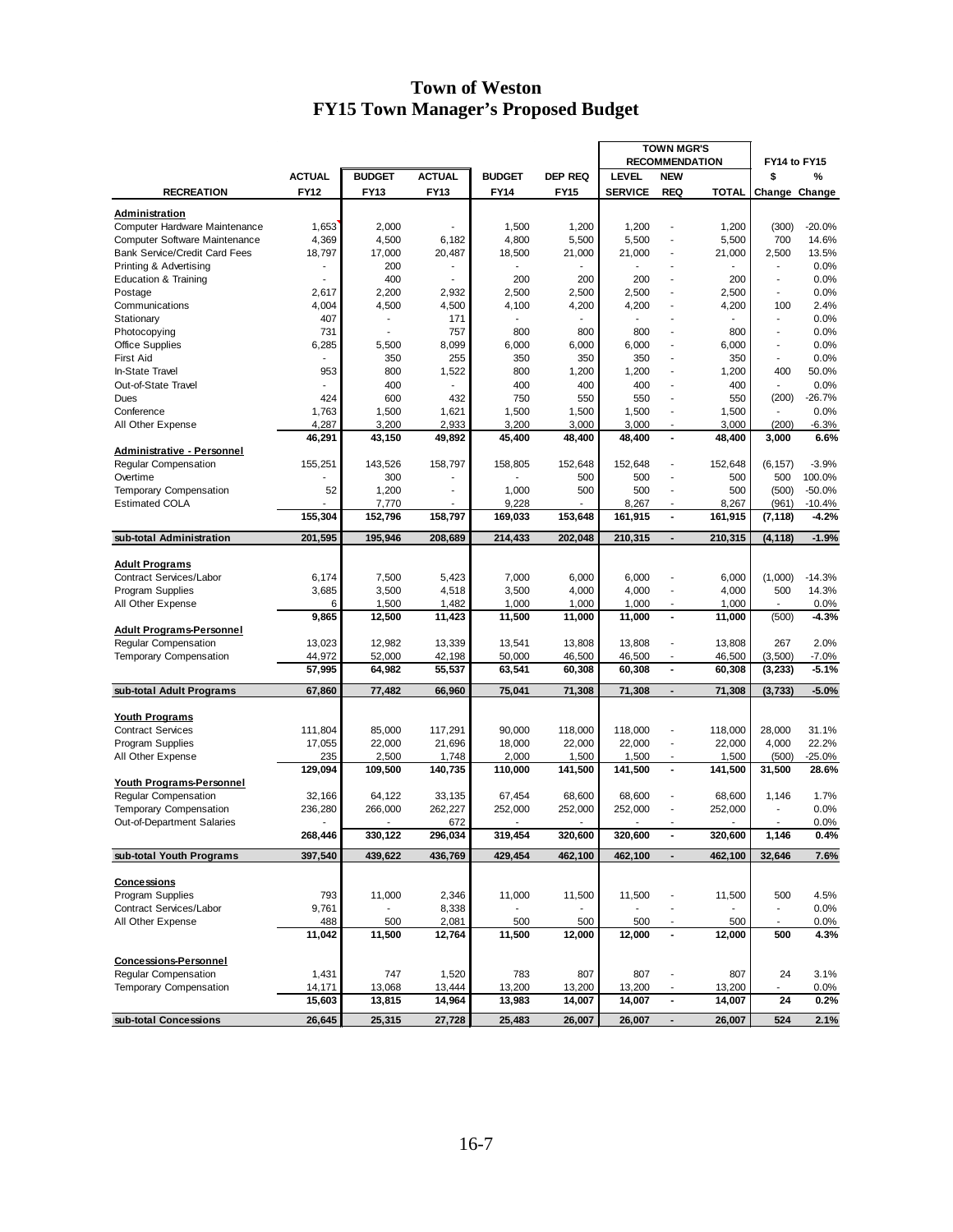|                                                        |                 |                 |                 |                 |                 | <b>TOWN MGR'S</b> |                                        |                 |                          |                   |
|--------------------------------------------------------|-----------------|-----------------|-----------------|-----------------|-----------------|-------------------|----------------------------------------|-----------------|--------------------------|-------------------|
|                                                        | <b>ACTUAL</b>   | <b>BUDGET</b>   | <b>ACTUAL</b>   | <b>BUDGET</b>   | <b>DEP REQ</b>  | <b>LEVEL</b>      | <b>RECOMMENDATION</b><br><b>NEW</b>    |                 | FY14 to FY15<br>\$       | %                 |
| <b>RECREATION</b>                                      | <b>FY12</b>     | FY13            | FY13            | <b>FY14</b>     | <b>FY15</b>     | <b>SERVICE</b>    | <b>REQ</b>                             | <b>TOTAL</b>    |                          | Change Change     |
|                                                        |                 |                 |                 |                 |                 |                   |                                        |                 |                          |                   |
| <b>Camp Outer Limits</b><br><b>Recreation Uniforms</b> | 666             | 500             | 1,960           | 700             | 700             | 700               |                                        | 700             | $\overline{a}$           | 0.0%              |
| Professional/Consulting Services                       |                 |                 | 167             |                 |                 |                   |                                        |                 | ÷,                       | 0.0%              |
| Program Supplies                                       | 629             | 1,500           | 764             | 1,100           | 1,000           | 1,000             | $\overline{\phantom{a}}$               | 1,000           | (100)                    | $-9.1%$           |
| All Other Expense                                      | 1,278           | 1,200           | 110             | 1,200           | 500             | 500               |                                        | 500             | (700)                    | $-58.3%$          |
| <b>Field Trips Expenses</b>                            | 20,000          | 21,000          | 21,493          | 21,000          | 22,200          | 22,200            | $\overline{\phantom{a}}$               | 22,200          | 1,200                    | 5.7%              |
|                                                        | 22,573          | 24,200          | 24,494          | 24,000          | 24,400          | 24,400            | $\blacksquare$                         | 24,400          | 400                      | 1.7%              |
| <b>Camp Outer Limits-Personnel</b>                     |                 |                 |                 |                 |                 |                   |                                        |                 |                          |                   |
| <b>Reqular Compensation</b><br>Temporary Compensation  | 4,226<br>13,372 | 4,773<br>13,500 | 4,376<br>16,747 | 5,012<br>13,959 | 5,042<br>13,959 | 5,042<br>13,959   | Ĭ.<br>L,                               | 5,042<br>13,959 | 30<br>$\overline{a}$     | 0.6%<br>0.0%      |
|                                                        | 17,598          | 18,273          | 21,123          | 18,971          | 19,001          | 19,001            | $\blacksquare$                         | 19,001          | 30                       | 0.2%              |
|                                                        |                 |                 |                 |                 |                 |                   |                                        |                 |                          |                   |
| sub-total Camp Outer Limits                            | 40,170          | 42,473          | 45,617          | 42,971          | 43,401          | 43,401            | $\blacksquare$                         | 43,401          | 430                      | 1.0%              |
| <b>Camp ABC</b>                                        |                 |                 |                 |                 |                 |                   |                                        |                 |                          |                   |
| <b>Recreation Uniforms</b>                             | 800             | 500             | 845             | 700             | 700             | 700               |                                        | 700             | $\overline{a}$           | 0.0%              |
| Professional/Consulting Services                       | 4,215           | 4,000           | 5,249           | 4,000           | 4,800           | 4,800             | L,                                     | 4,800           | 800                      | 20.0%             |
| Art/Program Supplies                                   | 987             | 900             | 936             | 1,000           | 1,000           | 1,000             | $\overline{a}$                         | 1,000           | $\overline{a}$           | 0.0%              |
| All Other Expense                                      | 2,034           | 2,000           | 100             | 2,000           | 200             | 200               | $\overline{a}$                         | 200             | (1,800)                  | $-90.0%$          |
| <b>Camp ABC-Personnel</b>                              | 8,036           | 7,400           | 7,131           | 7,700           | 6,700           | 6,700             | $\blacksquare$                         | 6,700           | (1,000)                  | $-13.0%$          |
| Regular Compensation                                   | 4,226           | 7,942           | 4,376           | 8,403           | 8,516           | 8,516             | $\overline{\phantom{a}}$               | 8,516           | 113                      | 1.3%              |
| <b>Temporary Compensation</b>                          | 26,200          | 23,981          | 18,432          | 26,285          | 20,500          | 20,500            | Ĭ.                                     | 20,500          | (5,785)                  | -22.0%            |
|                                                        | 30,425          | 31,923          | 22,808          | 34,688          | 29,016          | 29,016            | $\blacksquare$                         | 29,016          | (5,672)                  | $-16.4%$          |
|                                                        |                 |                 |                 |                 |                 |                   |                                        |                 |                          | $-15.7%$          |
| sub-total Camp ABC                                     | 38,461          | 39,323          | 29,939          | 42,388          | 35,716          | 35,716            | $\blacksquare$                         | 35,716          | (6, 672)                 |                   |
| <b>Camp Adventure</b>                                  |                 |                 |                 |                 |                 |                   |                                        |                 |                          |                   |
| <b>Recreation Uniforms</b>                             | 1,957           | 1,200           | 1,423           | 2,000           | 1,500           | 1,500             | Ĭ.                                     | 1,500           | (500)                    | $-25.0%$          |
| Professional/Consulting Services                       | 4,580           | 4,000           | 6,782           | 4,000           | 6,000           | 6,000             | $\overline{a}$                         | 6,000           | 2,000                    | 50.0%             |
| <b>Field Trip Expenses</b>                             | 10,383          | 13,000          | 9,919           | 12,000          | 10,500          | 10,500            | L,                                     | 10,500          | (1,500)                  | $-12.5%$          |
| Program Supplies                                       | 2,215           | 2,000           | 3,388           | 2,000           | 2,500           | 2,500             | $\overline{a}$                         | 2,500           | 500                      | 25.0%             |
| All Other Expense                                      | 1,697           | 2,000           | 100             | 1,800           | 1,000           | 1,000             | $\blacksquare$<br>$\ddot{\phantom{1}}$ | 1,000           | (800)                    | -44.4%<br>$-1.4%$ |
| <b>Camp Adventure-Personnel</b>                        | 20,832          | 22,200          | 21,612          | 21,800          | 21,500          | 21,500            |                                        | 21,500          | (300)                    |                   |
| <b>Regular Compensation</b>                            | 4,236           | 7,942           | 4,376           | 8,403           | 8,516           | 8,516             | L,                                     | 8,516           | 113                      | 1.3%              |
| <b>Temporary Compensation</b>                          | 43,141          | 41,375          | 37,328          | 42,734          | 37,703          | 37,703            | $\overline{\phantom{a}}$               | 37,703          | (5,031)                  | $-11.8%$          |
|                                                        | 47,377          | 49,317          | 41,704          | 51,137          | 46,219          | 46,219            | $\blacksquare$                         | 46,219          | (4,918)                  | $-9.6%$           |
| sub-total Camp Adventure                               | 68,209          | 71,517          | 63,316          | 72,937          | 67,719          | 67,719            | $\blacksquare$                         | 67,719          | (5, 218)                 | $-7.2%$           |
|                                                        |                 |                 |                 |                 |                 |                   |                                        |                 |                          |                   |
| <b>Memorial Pool/Swimming</b>                          |                 |                 |                 |                 |                 |                   |                                        |                 |                          |                   |
| <b>Recreation Uniforms</b>                             | 5,383           | 6,000           | 5,177           | 5,800           | 5,200           | 5,200             | Ĭ.                                     | 5,200           | (600)                    | $-10.3%$          |
| Electricity                                            | 15,656          | 21,000          | 14,045          | 16,000          | 15,000          | 15,000            | $\overline{a}$                         | 15,000          | (1,000)                  | $-6.3%$           |
| Water                                                  | 4,365           | 2,500           | 3,518           | 4,200           | 4,000           | 4,000             | Ĭ.                                     | 4,000           | (200)                    | $-4.8%$           |
| Repair & Maintenance                                   | 24,526          | 24,000          | 32,860          | 24,000          | 24,000          | 24,000            | $\overline{\phantom{a}}$               | 24,000          |                          | 0.0%              |
| <b>Cleaning Supplies</b>                               | 1,047           | 500             | 407             | 800             | 700             | 700               | Ĭ.                                     | 700             | (100)                    | $-12.5%$          |
| Chlorine                                               | 20,879          | 18,000          | 13,798          | 20,000          | 16,000          | 16,000            | Ĭ.                                     | 16,000          | (4,000)                  | $-20.0%$          |
| Chemicals                                              | 1,823           | 2,200           | 2,749           | 2,000           | 2,500           | 2,500             | L,                                     | 2,500           | 500                      | 25.0%             |
| Program Supplies<br>All Other Expense                  | 1,543<br>4,845  | 2,000<br>2.500  | 4,159<br>5,752  | 1,800<br>3,000  | 2,500<br>4,200  | 2,500<br>4.200    | $\overline{a}$                         | 2,500<br>4,200  | 700<br>1,200             | 38.9%<br>40.0%    |
|                                                        | 80,067          | 78,700          | 82,464          | 77,600          | 74,100          | 74,100            |                                        | 74,100          | (3,500)                  | $-4.5%$           |
|                                                        |                 |                 |                 |                 |                 |                   |                                        |                 |                          |                   |
| <b>Memorial Pool/Swimming-Personnel</b>                |                 |                 |                 |                 |                 |                   |                                        |                 |                          |                   |
| Regular Compensation                                   | 23,149          | 35,449          | 23,862          | 36,949          | 37,908          | 37,908            | $\overline{\phantom{a}}$               | 37,908          | 959                      | 2.6%              |
| Overtime                                               |                 | 300             |                 |                 |                 |                   | $\overline{a}$                         |                 | $\overline{\phantom{a}}$ | 0.0%              |
| Temporary Compensation                                 | 107,329         | 103,600         | 98,670          | 104,772         | 104,772         | 104,772           |                                        | 104,772         |                          | 0.0%              |
|                                                        | 130,477         | 139,349         | 122,532         | 141,721         | 142,680         | 142,680           | $\blacksquare$                         | 142,680         | 959                      | 0.7%              |
| sub-total Memorial Pool                                | 210,544         | 218,049         | 204,996         | 219,321         | 216,780         | 216,780           | $\overline{\phantom{a}}$               | 216,780         | (2, 541)                 | $-1.2%$           |
| <b>Middle School Gym/Pool Programs</b>                 |                 |                 |                 |                 |                 |                   |                                        |                 |                          |                   |
| Energy                                                 | 16,656          | 25,000          | 8,882           | 17,000          | 12,000          | 12,000            |                                        | 12,000          | (5,000)                  | $-29.4%$          |
| Non-energy - Water                                     | 723             | 1,500           | 8,808           | 1,000           | 1,000           | 1,000             | $\overline{\phantom{a}}$               | 1,000           |                          | 0.0%              |
| Chemicals/Pool Supplies                                | 1,891           | 3,000           | 3,488           | 2,500           | 3,000           | 3,000             |                                        | 3,000           | 500                      | 20.0%             |
| All Other                                              | 85              | 100             | 114             | 75              | 75              | 75                |                                        | 75              |                          | 0.0%              |
| sub-total Middle School Gym/Pool                       | 19,356          | 29,600          | 21,292          | 20,575          | 16,075          | 16,075            | $\blacksquare$                         | 16,075          | (4, 500)                 | $-21.9%$          |
|                                                        |                 |                 |                 |                 |                 |                   |                                        |                 |                          |                   |
| Middle School Gym/Pool Personnel                       |                 |                 |                 |                 |                 |                   |                                        |                 |                          |                   |
| Regular Compensation<br>Temporary Compensation         | 3,717<br>8,429  | 2,241<br>6,700  | 4,140<br>14,034 | 2,348<br>6,620  | 2,420<br>6,620  | 2,420<br>6,620    |                                        | 2,420<br>6,620  | 72                       | 3.1%<br>0.0%      |
|                                                        | 12,147          | 8,941           | 18,174          | 8,968           | 9,040           | 9,040             | $\blacksquare$                         | 9,040           | 72                       | 0.8%              |
|                                                        |                 |                 |                 |                 |                 |                   |                                        |                 |                          |                   |
| sub-total Middle School Programs                       | 31,502          | 38,541          | 39,466          | 29,543          | 25,115          | 25,115            | $\overline{\phantom{a}}$               | 25,115          | (4, 428)                 | $-15.0%$          |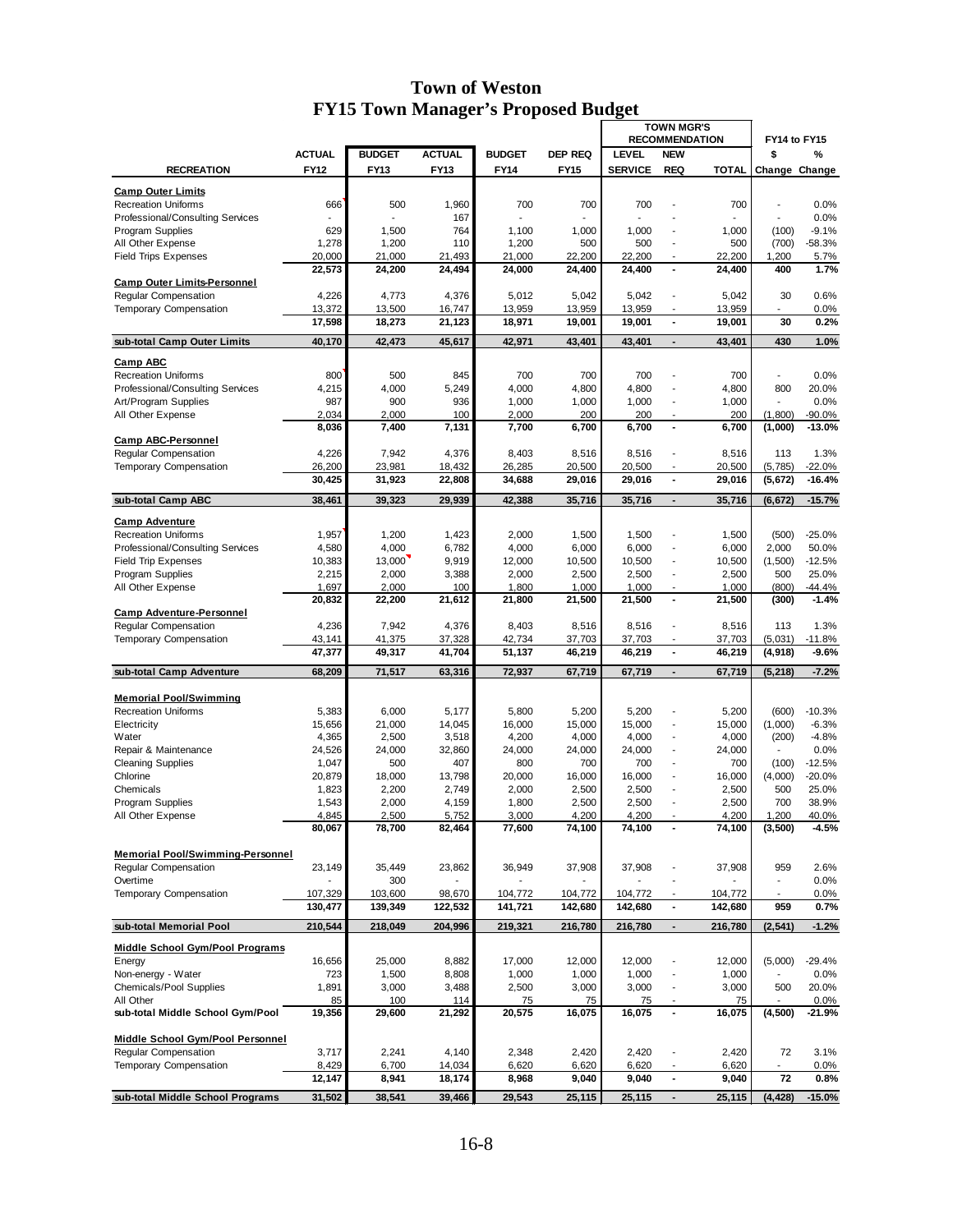|                                                             |                          |               |               |               |                | <b>TOWN MGR'S</b> |                                            |                       |                                |                  |  |
|-------------------------------------------------------------|--------------------------|---------------|---------------|---------------|----------------|-------------------|--------------------------------------------|-----------------------|--------------------------------|------------------|--|
|                                                             |                          |               |               |               |                |                   |                                            | <b>RECOMMENDATION</b> | FY14 to FY15                   |                  |  |
|                                                             | <b>ACTUAL</b>            | <b>BUDGET</b> | <b>ACTUAL</b> | <b>BUDGET</b> | <b>DEP REQ</b> | <b>LEVEL</b>      | <b>NEW</b>                                 |                       | \$                             | %                |  |
| <b>RECREATION</b>                                           | <b>FY12</b>              | <b>FY13</b>   | FY13          | <b>FY14</b>   | <b>FY15</b>    | <b>SERVICE</b>    | <b>REQ</b>                                 | <b>TOTAL</b>          | Change Change                  |                  |  |
| <b>Facilities/Fields</b>                                    |                          |               |               |               |                |                   |                                            |                       |                                |                  |  |
| Energy (Elec, Oil, Gas)                                     | 3,456                    | 4,000         | 3,259         | 3,300         | 3,300          | 3,300             | $\blacksquare$                             | 3,300                 |                                | 0.0%             |  |
| Non-energy - Water                                          | 112                      | 250           | 77            | 200           | 125            | 125               |                                            | 125                   | (75)                           | $-37.5%$         |  |
| Repair & Maintenance                                        | 45,146                   | 26,000        | 11,422        | 35,000        | 30,000         | 30,000            | $\overline{a}$                             | 30,000                | (5,000)                        | $-14.3%$         |  |
| Repair - Vehicles & Equipment                               | 3,105                    | 3,000         | 1,761         | 2,500         | 2,500          | 2,500             | $\blacksquare$                             | 2,500                 |                                | 0.0%             |  |
| Rent-Equipment                                              | 1,001                    | 1,000         | 993           | 500           | 600            | 600               | $\overline{a}$                             | 600                   | 100                            | 20.0%            |  |
| <b>Contract Services</b>                                    |                          | 800           | $\sim$        | 500           | 500            | 500               | $\blacksquare$                             | 500                   | $\blacksquare$                 | 0.0%             |  |
| <b>Sundry Supplies</b>                                      | 971                      | 2,000         | 655           | 1,500         | 1,200          | 1,200             | ٠                                          | 1,200                 | (300)                          | $-20.0%$         |  |
| Loam                                                        |                          | 400           |               | 250           | 250            | 250               | $\overline{a}$                             | 250                   |                                | 0.0%             |  |
| Fertilizer/Seeds                                            | 210                      | 200           | 202           | 200           | 200            | 200               | $\overline{a}$                             | 200                   | ÷.                             | 0.0%             |  |
| <b>Vehicle Supplies</b>                                     | 8,233                    | 5,000         | 8,828         | 6,500         | 7,500          | 7,500             |                                            | 7,500                 | 1,000                          | 15.4%            |  |
|                                                             | 62,234                   | 42,650        | 27,196        | 50,450        | 46,175         | 46,175            | $\blacksquare$                             | 46,175                | (4, 275)                       | $-8.5%$          |  |
| <b>Facilities/Fields Personnel</b>                          |                          |               |               |               |                |                   |                                            |                       |                                |                  |  |
| Regular Compensation                                        | 61,388                   | 74,534        | 63,627        | 76,193        | 78,048         | 78,048            | ٠                                          | 78,048                | 1,855                          | 2.4%             |  |
| Overtime                                                    |                          | 300           |               |               |                |                   |                                            |                       |                                | 0.0%             |  |
| <b>Temporary Compensation</b>                               | 6,947                    | 6,840         | 5,474         | 6,840         | 6,840          | 6,840             |                                            | 6,840                 |                                | 0.0%             |  |
|                                                             | 68,335                   | 81,674        | 69,101        | 83,033        | 84,888         | 84,888            | $\blacksquare$                             | 84,888                | 1,855                          | 2.2%             |  |
| sub-total Facilities/Fields                                 | 130,569                  | 124,324       | 96,297        | 133,483       | 131,063        | 131,063           |                                            | 131,063               | (2, 420)                       | $-1.8%$          |  |
|                                                             |                          |               |               |               |                |                   |                                            |                       |                                |                  |  |
| <b>KWEST Camp</b>                                           |                          |               |               |               |                |                   |                                            |                       |                                |                  |  |
| Uniforms                                                    | 426                      | 550           | 545           | 500           | 500            | 500               |                                            | 500                   |                                | 0.0%             |  |
| Professional & Consulting                                   |                          |               | 167           |               |                | ä,                |                                            |                       | $\blacksquare$                 | 0.0%             |  |
| <b>Field Trip Expenses</b>                                  | 6,772                    | 10.000        | 9,420         | 8,000         | 9,500          | 9,500             | $\blacksquare$                             | 9,500                 | 1,500                          | 18.8%            |  |
| Program Supplies                                            | 401                      | 300           | 152           | 350           | 300            | 300               | $\overline{a}$                             | 300                   | (50)                           | $-14.3%$         |  |
| All Other                                                   | 486                      | 700           | 111           | 600           | 500            | 500               |                                            | 500                   | (100)                          | $-16.7%$         |  |
|                                                             | 8,084                    | 11,550        | 10,395        | 9,450         | 10,800         | 10,800            | $\blacksquare$                             | 10,800                | 1,350                          | 14.3%            |  |
| <b>KWEST Camp Personnel</b>                                 |                          |               |               |               |                |                   |                                            |                       |                                |                  |  |
| Regular Compensation                                        | 3,935                    | 3,222         |               | 3,403         | 3,477          | 3,477             | $\blacksquare$                             | 3,477                 | 74                             | 2.2%             |  |
| <b>Temporary Compensation</b>                               |                          | 11,400        |               | 11,770        | 5,400          | 5,400             | $\overline{\phantom{a}}$                   | 5,400                 | (6, 370)                       | $-54.1%$         |  |
|                                                             | 3,935                    | 14,622        |               | 15,173        | 8,877          | 8,877             | $\blacksquare$                             | 8,877                 | (6, 296)                       | $-41.5%$         |  |
| sub-total KWEST Camp                                        | 12,020                   | 26,172        | 10,395        | 24,623        | 19,677         | 19,677            | $\overline{\phantom{a}}$                   | 19,677                | (4, 946)                       | $-20.1%$         |  |
|                                                             |                          |               |               |               |                |                   |                                            |                       |                                |                  |  |
| <b>Sports Camp</b>                                          |                          |               |               |               |                |                   |                                            |                       |                                |                  |  |
| <b>Recreation Uniforms</b>                                  | 426                      | 500           | 545           | 450           | 450            | 450               |                                            | 450                   | ÷,                             | 0.0%             |  |
| Professional & Consu                                        |                          | 200           | 870           | 100           | 100            | 100               |                                            | 100                   |                                | 0.0%             |  |
| <b>Field Trip Expenses</b>                                  | 4,417                    | 3,000<br>800  | 4,200         | 4,500<br>600  | 4,500<br>650   | 4,500<br>650      | $\overline{\phantom{a}}$                   | 4,500<br>650          | $\overline{\phantom{a}}$<br>50 | 0.0%<br>8.3%     |  |
| Program Supplies<br>All Other                               | 600<br>647               | 500           | 772<br>100    | 600           | 400            | 400               |                                            | 400                   |                                |                  |  |
|                                                             | 6,090                    | 5,000         | 6,487         | 6,250         | 6,100          | 6,100             | $\overline{\phantom{a}}$<br>$\blacksquare$ | 6,100                 | (200)                          | 33.3%<br>$-2.4%$ |  |
|                                                             |                          |               |               |               |                |                   |                                            |                       | (150)                          |                  |  |
| <b>Sports Camp Personnel</b><br><b>Regular Compensation</b> | 4,193                    | 3,222         | 4,376         | 3,403         | 3,477          | 3,477             |                                            | 3,477                 | 74                             | 2.2%             |  |
| <b>Temporary Compensation</b>                               | 10,689                   | 11,400        | 7,140         | 11,770        | 11,770         | 11,770            | $\overline{\phantom{a}}$                   |                       |                                | 0.0%             |  |
|                                                             | 14,882                   | 14,622        | 11,516        | 15,173        | 15,247         | 15,247            | $\blacksquare$                             | 11,770<br>15,247      | 74                             | 0.5%             |  |
| sub-total Sports Camp                                       | 20,972                   | 19,622        | 18,003        | 21,423        | 21,347         | 21,347            | $\blacksquare$                             | 21,347                | (76)                           | $-0.4%$          |  |
|                                                             |                          |               |               |               |                |                   |                                            |                       |                                |                  |  |
| <b>Red Waves Swim Team</b>                                  |                          |               |               |               |                |                   |                                            |                       |                                |                  |  |
| Transportation                                              | $\overline{\phantom{a}}$ | 400           |               | 300           | 300            | 300               |                                            | 300                   |                                | 0.0%             |  |
| Uniforms                                                    |                          | 1,300         | 751           | 1,000         | 900            | 900               |                                            | 900                   | (100)                          | $-10.0%$         |  |
| Program Supplies                                            | 5,300                    | 2,200         | 5,518         | 4,000         | 4,000          | 4,000             |                                            | 4,000                 |                                | 0.0%             |  |
| Dues                                                        | 1,350                    | 1,500         | 1,240         | 1,400         | 1,350          | 1,350             |                                            | 1,350                 | (50)                           | $-3.6%$          |  |
| All Other                                                   | 6,003                    | 4,000         | 3,528         | 4,000         | 4,000          | 4,000             |                                            | 4,000                 |                                | 0.0%             |  |
|                                                             | 12,652                   | 9,400         | 11,036        | 10,700        | 10,550         | 10,550            | $\blacksquare$                             | 10,550                | (150)                          | $-1.4%$          |  |
| <b>Red Waves Personnel</b>                                  |                          |               |               |               |                |                   |                                            |                       |                                |                  |  |
| <b>Regular Compensation</b>                                 | 7,157                    | 5,228         | 7,600         | 5,479         | 5,646          | 5,646             |                                            | 5,646                 | 167                            | 3.0%             |  |
| <b>Temporary Compensation</b>                               | 30,986                   | 31,200        | 36,055        | 32,788        | 40,000         | 40,000            |                                            | 40,000                | 7,212                          | 22.0%            |  |
|                                                             | 38,143                   | 36,428        | 43,655        | 38,267        | 45,646         | 45,646            | $\blacksquare$                             | 45,646                | 7,379                          | 19.3%            |  |
| sub-total Red Waves Swim Team                               | 50,795                   | 45,828        | 54,691        | 48,967        | 56,196         | 56,196            | $\blacksquare$                             | 56,196                | 7,229                          | 14.8%            |  |